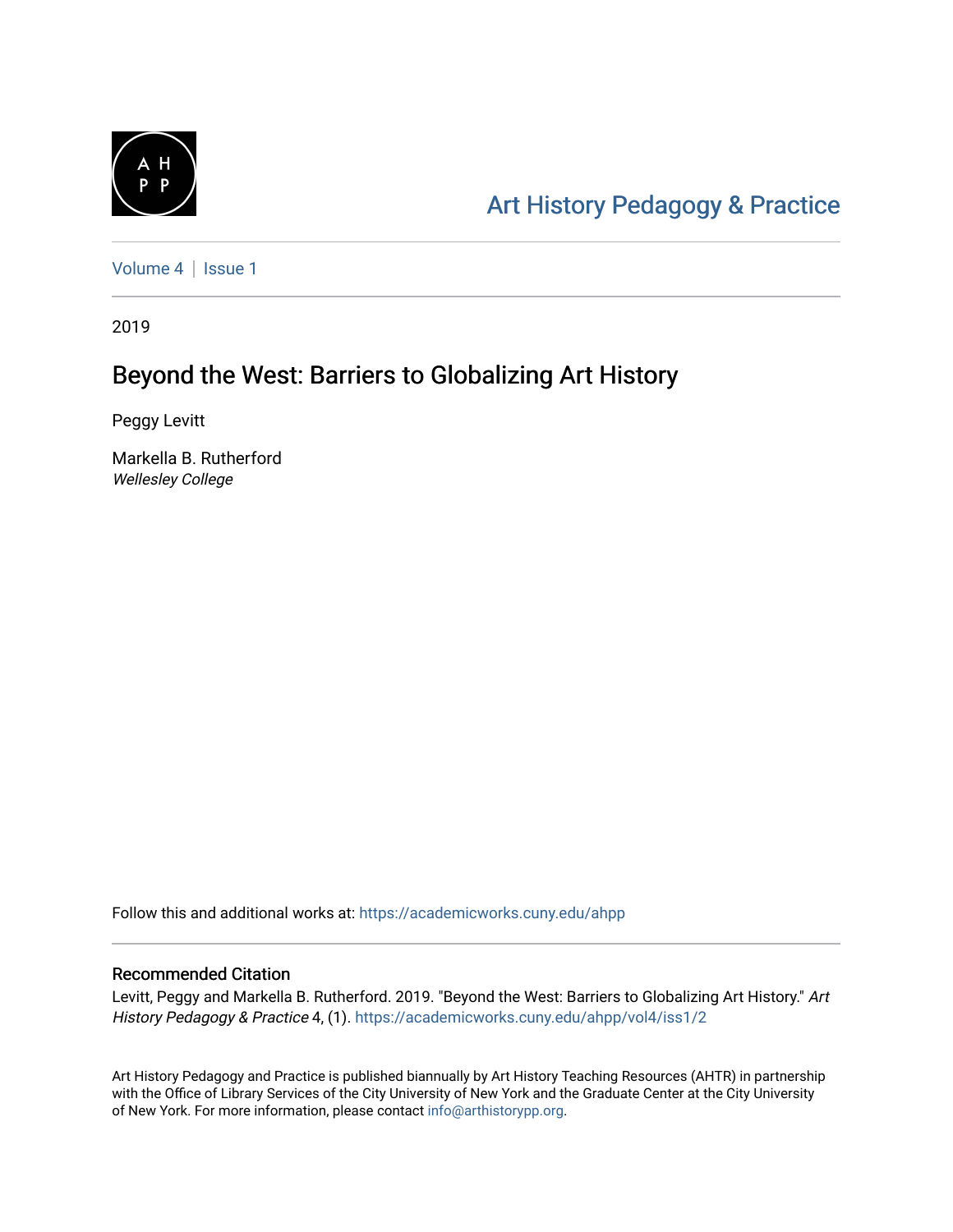## **Beyond the West: Barriers to Globalizing Art History**

Peggy Levitt & Markella Rutherford *Wellesley College*

#### INTRODUCTION

If your campus is anything like ours, we imagine you've participated in lots of conversations about how to globalize higher education. Around the world, study abroad programs have been designed, branch campuses established, and new universities created to prepare students to live and work in a global world. Yet a look at what gets taught at many US universities reveals that the curriculum remains quite Eurocentric. What explains this disjuncture between ideals and practice? If so many agree that our students need to know more about the world beyond their own doors, what gets in our way?

We take up these questions through the lens of art history—a discipline where discussions about the globalization of the art world and about globalizing art history have been underway for some time. When we analyze the most prominent texts used in introductory art history survey courses, however, we find that Western cultural production still predominates. It seems that scholars outside of Europe and the US feel the need to teach about Western cultural production while scholars from the West do not reciprocate by including Non-Western materials in their classrooms in equal measure. What explains the enduring disconnect between aspiration and reality, despite what appears to be a widespread disciplinary commitment to do things differently? What economic, political, and institutional barriers prevent greater change?

Our paper is organized as follows. We begin by briefly reviewing the debates in the field about globalizing art history and art history pedagogy. Next, we present results from our analyses of the modern and contemporary art sections of the three most widely used introductory art history texts which reveal the limited changes in content that have been made to date. We then present findings from our interviews with editors and authors that allow us to tease out the epistemological, economic, and pedagogical factors that shape the pace of change. Our study, however, stops short of reception. A necessary next step would be to study how instructors actually use these texts in the classroom, and the online interactive materials that go along with them, to see if what actually gets taught is more globally oriented than these teaching materials might suggest.

#### LITERATURE REVIEW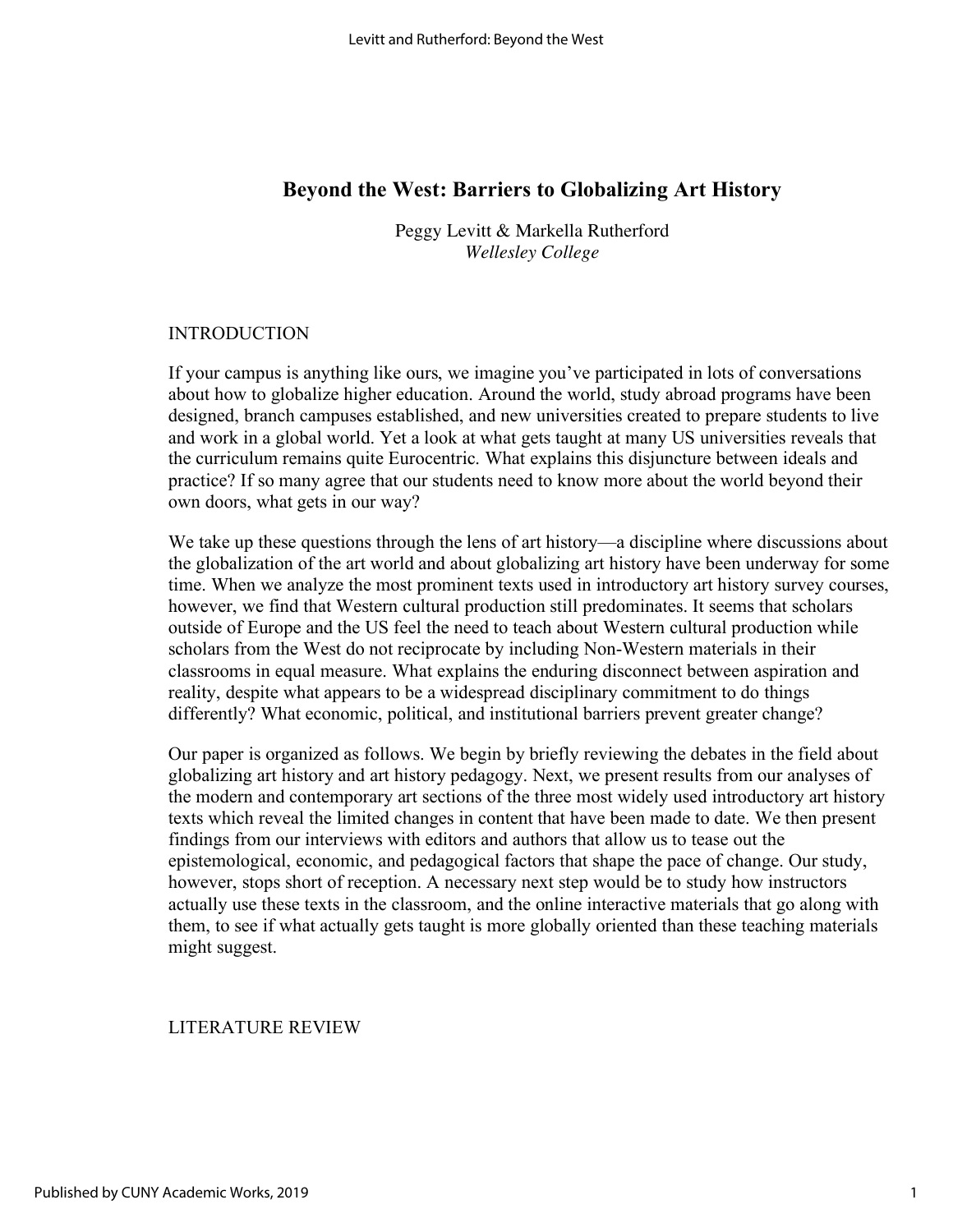In 2007, James Elkins worried that no amount of scholarship on how to change the canon would do the trick if what he called "the story of art" was not retold. If we do not rewrite the standard narrative that the history of art stretches from Egypt, Greece, Rome, the Renaissance, and then modernism in Europe and the US, he warned, nothing will change. Simply shifting our attention to more local canons, and away from the sweeping "story of art" would not go far enough to produce an art history that was "less beholden to what used to be called 'dead white males'" (Elkins 2007, 55-56).

Elkins' comments reflected the fact that while contemporary art grows ever more global, with a more diverse group of artists creating a broader array of works, this is not automatically reflected in the way that art is represented in museums or in the academy. A recent study of diversity at 18 major museums in the US finds that 85% of artists in collections are white, 87% are men, and 89% are from either Europe or North America (Topaz et al. 2019). Just as curatorial decisions make museums spaces of cultural production, "our pedagogical choices make classrooms political spaces of cultural production" (Chandra and Cempellin 2016, 1). In response, many art history departments have taken up the charge of revising the introductory survey. How to do this is particularly fraught at this moment because scholars of the humanities in general, and art history in particular, feel their disciplines under siege.<sup>1</sup>

But concerns over the introductory survey have a long history. For over a quarter of a century ago, art historians critiqued the ways in which the discipline excludes women, minorities, and Non-Western artists, along with new forms of thought, such as feminism, multiculturalism, and postcolonial theory. Critics derided art history pedagogy for its reductive emphasis on historical chronology, preference for coherence rather than complexity, lack of interdisciplinarity, and reluctance to reject memorization in favor of critical thinking.

And there is no lack of ideas about how to move forward. Sven Spieker (2017) argues that the art historical method is inherently Western. It mistakenly assumes that all groups have histories and that almost everything under the sun can be subsumed under that label. Atreyee Gupta writes that "the geo-politics of knowledge goes hand in hand with the geo-politics of knowing" (Gupta 2017, 23). We must shift our attention, she says, from what is enunciated to the place of enunciation. Patrick Flores believes this is not just a matter of including or excluding but of acknowledging the limits of current practice and broadening what we understand as the global and the art historical. "It is a deconstructive and a foundational maneuver," he writes, "to initiate post-colonial critique and to transcend the critique so that a different theoretical cosmos comes into being." By recognizing how what have been considered Western and Non-Western

<sup>&</sup>lt;sup>1</sup>Disciplinary struggles over the art history survey, however, predate the current "crisis of the humanities," as evidenced by a 1995 issue of *Art Journal* titled "Rethinking the Art History Survey" (301Project 1995, Alpers 1995, Collins 1995, Condon 1995, Cothren 1995, Dietrich and Smith-Hurd 1995, Graham 1995, Hales 1995, Mathews 1995, Schwarzer 1995, Silk 1995, Sowell 1995).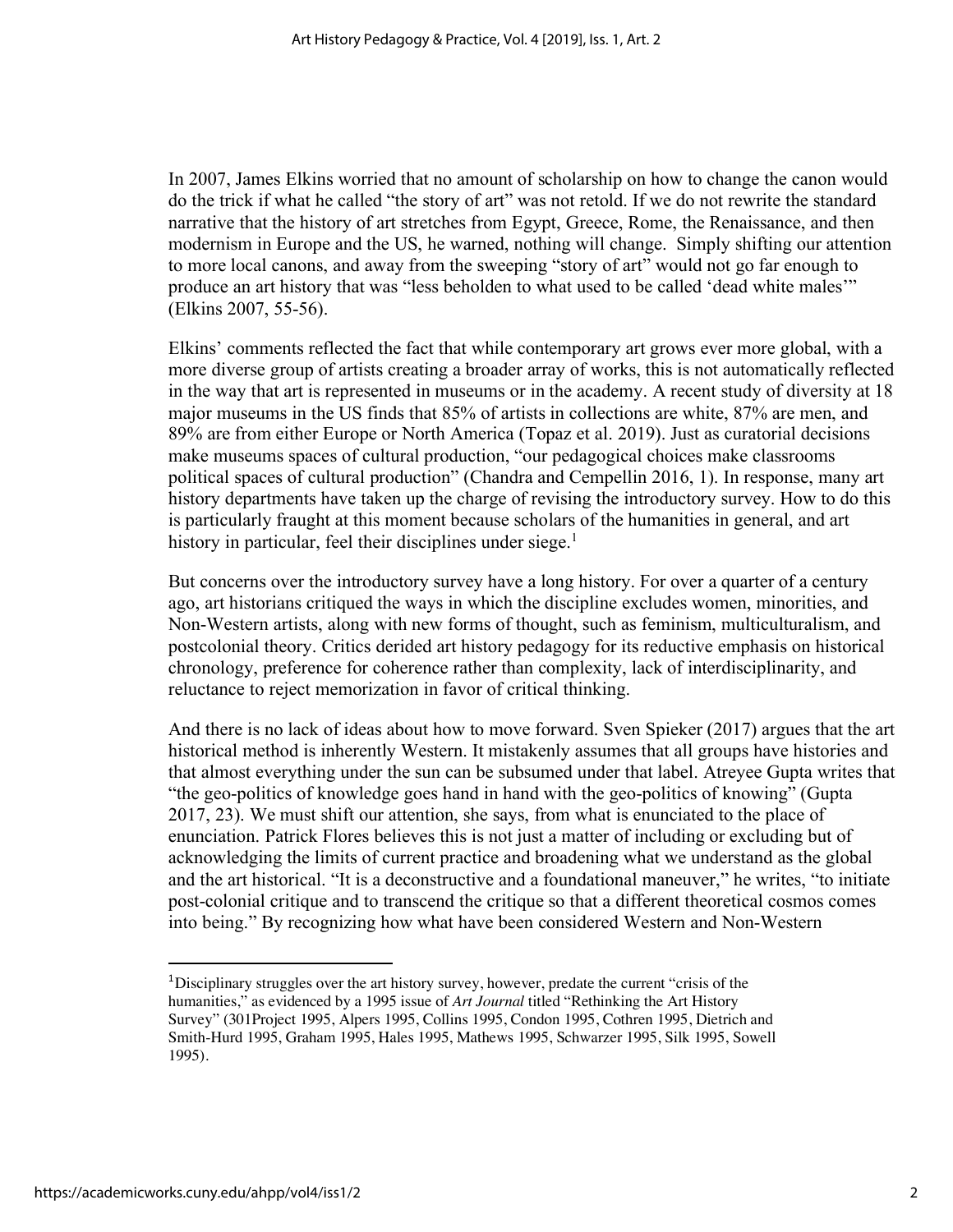categories are mutually constituted, the Non-Western will be allowed to "feel entitled to its own promise of emancipation, in its capacity to renew itself" (Flores 2017, 33). Radha J. Dalal's (2016) way forward would be to stress shared visual cultures instead of discrete art histories.

Central to these visions is including more voices—the only way to fundamentally change the canon (Elkins 2016). Iskin calls this a pluriversal canon; she is not, she says, calling for a postcanon (2017, 28-29). We still need to know why certain works have lasting value based on which cultural frameworks. Nor is she urging us to create more canons and compare them to one another. Instead, she also calls for art histories based on relations of exchange and circulation within and across continents. The result would be a flexible, multiple, dynamic metric, not meant to be applied to all cultures, and that acknowledges the economic, political, and cultural interests upon which it is based.

Despite such suggestions for addressing Westernist bias in art history, many concerns remain. While the field now includes a broader range of content, many still believe there is much work to be done. Because Western/Non-Western binaries persist, the Non-West is still judged in relation to the West using Western-centric categories (Mukherji 2014). Organizational schemes based on Western assumptions about time and progress still prevail (Murayama 2016). The uneven presence of art history as a discipline across regions, as well as the low visibility of work written in languages other than English, mean that entire groups continue to be left out (Kim 2016).

Alongside the discipline's soul searching are practical pedagogical recommendations for moving forward. Kristen L. Chiem (2016) suggests using introductory courses to get students to think about what a satisfactory art historical inquiry would look like rather than teaching them about a specific topic or region. For students to be able to do global art history, she believes, they need a strong foundation in formal analysis, the process of art-making, and the role of art in society. Abigail Lapin Dardashti's (2016) pedagogy tries to explode the false binary between West and Non-West by focusing on circulation and multidirectional exchanges.

Empirical analyses support the view that not enough has changed. In their study of 91 institutions of higher education in the United States, Chiem and Colburn found that the discipline "has yet to grapple with the pedagogical implications of building a world art history from the ground up" (Chiem and Colburn 2015, 177). They analyzed the extent to which local histories of art get introduced and integrated into the art history curriculum. For the study of world art to move forward, a global foundation must be taught from the outset and this is still sorely lacking at most institutions. Their analysis of department mission statements, for example, revealed that most schools simply add Non-Western content without addressing the ideological underpinnings of curricular choices. They continue to use the term "Non-Western" to describe this innovation which just perpetuates old binaries and exclusions.

As we describe below, our analysis of the modern and contemporary sections of the three most important art history introductory textbooks yields similar findings. Despite widespread calls for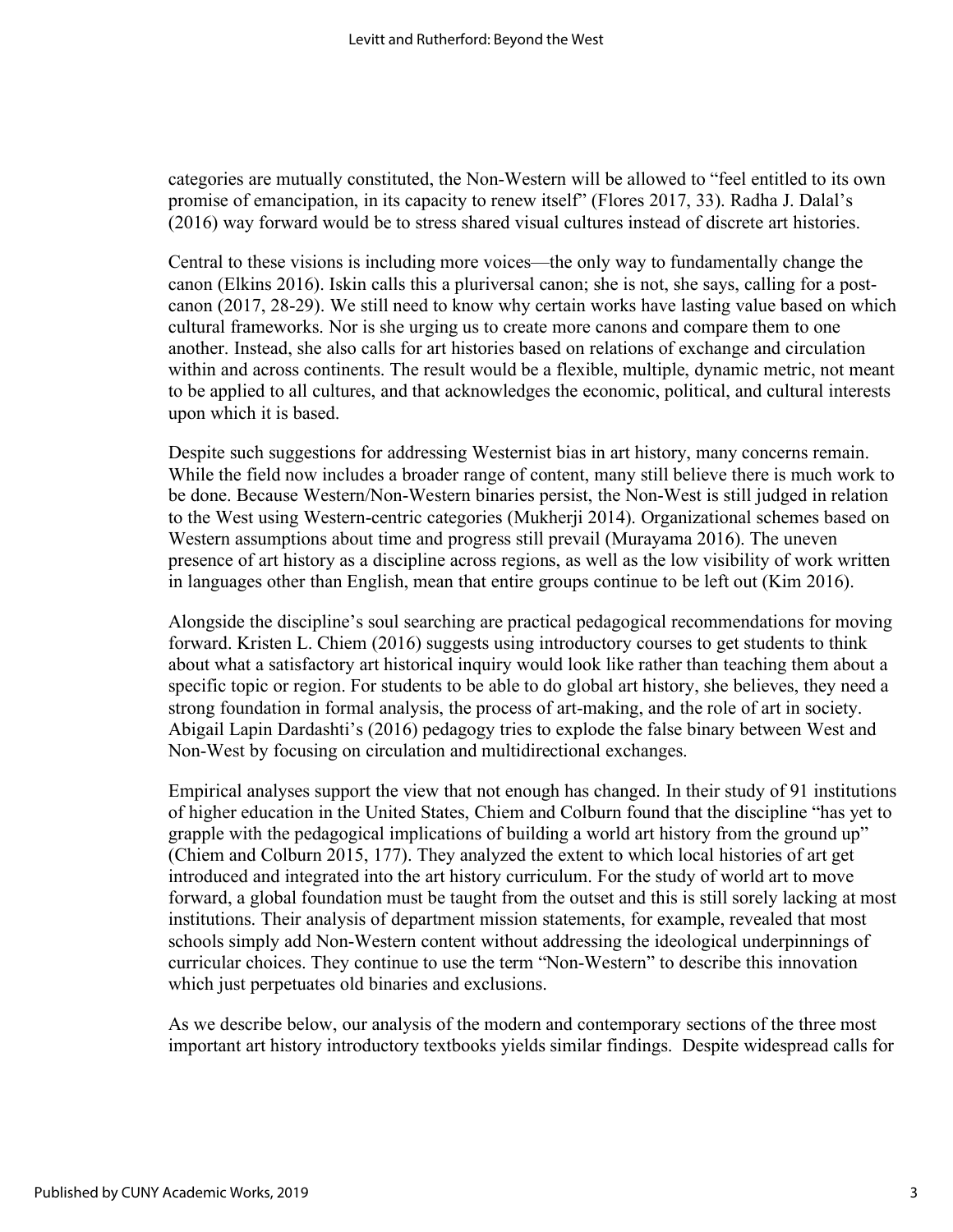change from many corners of the discipline, what gets in the way? What are the economic, cultural, and institutional barriers that impede greater progress?

#### EMPIRICAL ANALYSIS OF TEXTBOOKS

Our methods for investigating empirically the changing pedagogical canon of modern and contemporary art include qualitative and quantitative content analysis and selective interviews with editors and publishers of art history texts. We focused on three of the leading introductory survey textbooks used in university and advanced placement high school courses throughout the US: Janson's *History of Art: The Western Tradition,* Gardner's *Art Through the Ages*, and Stokstad's *Art History.* Although no publisher would share market data with us, almost all of the professors and publishers we consulted agreed that these were the most influential texts in the discipline. Our analyses tracked the changes in the texts over time with respect to what art is included, how the editors described their selection process, and how they position and interpret the materials presented. We recognize that in addition to introductory survey courses, art departments also offer courses about particular regions—African art, Asian art, Latin American art, and so on—and would require art history majors to take several different surveys. Nonetheless, the majority of American students taking art history courses are not likely to become majors. The materials included in these introductory texts, therefore, may well be the only exposure non-majors have to works of art and how to interpret them—a powerful influence indeed.

The texts we examined are increasingly accompanied by online supplements that offer students a range of additional learning experiences, including exposure to a wider range of artists. Instructors also have access to a growing number of Open Education Resources (OERs), including open access textbooks and journals, digital commons, electronic archives, and online museum resources. Although permissions and rights issues hinder the development of OERs for art history in unique ways, recent research suggests that the availability of these materials is opening up the canon (Hohensee 2018, Langlois 2017, Boffa 2018). Therefore, our analysis of the print editions should be understood as an analysis of the pedagogical canon in its most conservative and narrow sense. We believe, though, that a certain legitimacy and gravitas comes from being included within the covers of the principal hard copy text. What's more, if our experience in the classroom is any indication, many students, despite their best intentions, never get to the wealth of supplementary materials available online.

Each of the texts we studied has a unique history and was written with particular goals and readers in mind. It is not our goal, however, to evaluate each individually. Rather, we ask what kind of pedagogical canon they create when taken together. To determine if and how this canon has changed over time, we sampled an early, intermediary, and recent edition of each textbook. Our three sample groups consisted of Janson's first edition (1962), Gardner's sixth edition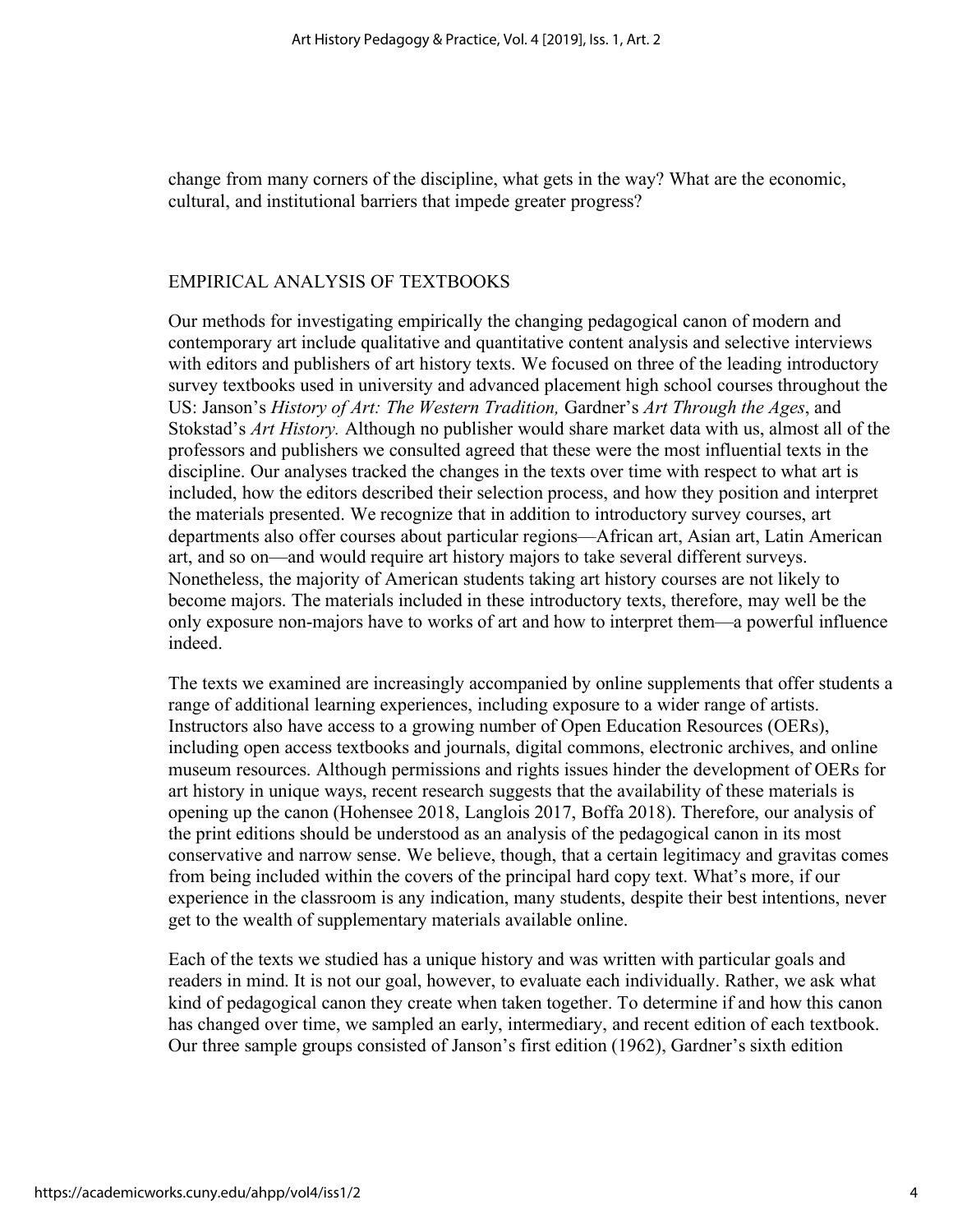(1975), and Stokstad's first edition (1995) for the early period; Janson's sixth edition (2001), Gardner's eleventh edition (2001), and Stokstad's revised second edition (2005) for the intermediary period; and Janson's reissued eighth edition (2016), Gardner's fifteenth edition (2016), and Stokstad's fifth edition (2014) for the recent period (see Table 1).<sup>2</sup>

Finally, we conducted semi-structured interviews with a purposive sample of authors, editors, publishers, reviewers, and instructors to ask their views on how and why art history survey courses are changing. We interviewed twenty-eight people in person or by phone, transcribed our conversations, and then analyzed them using qualitative methods.

#### *What Is Art?*

To understand how the materials in the texts we examined are positioned and explained, we analyzed the text of the prefaces and introductions from each edition, as well as the introductions to the modern and contemporary chapters. These were qualitative, thematic analyses to identify differences in how art, history, and the world at large are presented and described.

Variations in the text, tone, and presentation of editorial content in art history textbooks reflect changes in how art, education, and globalization are understood. For example, to varying degrees, each text stresses increasingly that art is produced in, and therefore reflects, its social context. It must be understood in terms of the broader context in which it is made. Each text, for example, offers a broad brushstroke history of the modern and contemporary era and highlights the general ideological dynamics of social change. Because history is treated so superficially, there is a great deal of consensus around the important stops along the way: industrialization, urbanization, capitalism, fascism, communism, postmodernism, and colonialism and independence figure prominently in all three texts. As we move from early to recent editions, textbook prefaces and introductions affirm authors' consensus that the world is rapidly globalizing, and therefore artists from a more diverse group of countries must be included in the art history canon. That means, they explain, including women and artists of color as well as showcasing cultural production from diverse parts of the world.

<sup>&</sup>lt;sup>2</sup> Although we were able to achieve chronologically consistent samples of the three texts for the intermediary and recent periods, representing the decades of the 2000s and 2010s, we were unable to construct an early period sample that drew on all three texts in the same decade. Our initial intention was to use the first edition of each book, which would cover a 33-year range. However, due to the spotty availability of outdated textbooks, we were unable to obtain a first edition copy of Gardner. Instead, we began with Gardner's sixth edition, which was published midway between the first editions of the Janson and Stokstad texts and, significantly, was the first edition of the Gardner survey text that claimed "world" representation. Although the grouping for the early period covers a wide time range, our objective is not to make comparisons between the titles, but rather to establish a "baseline" against which to measure change in the subsequent periods.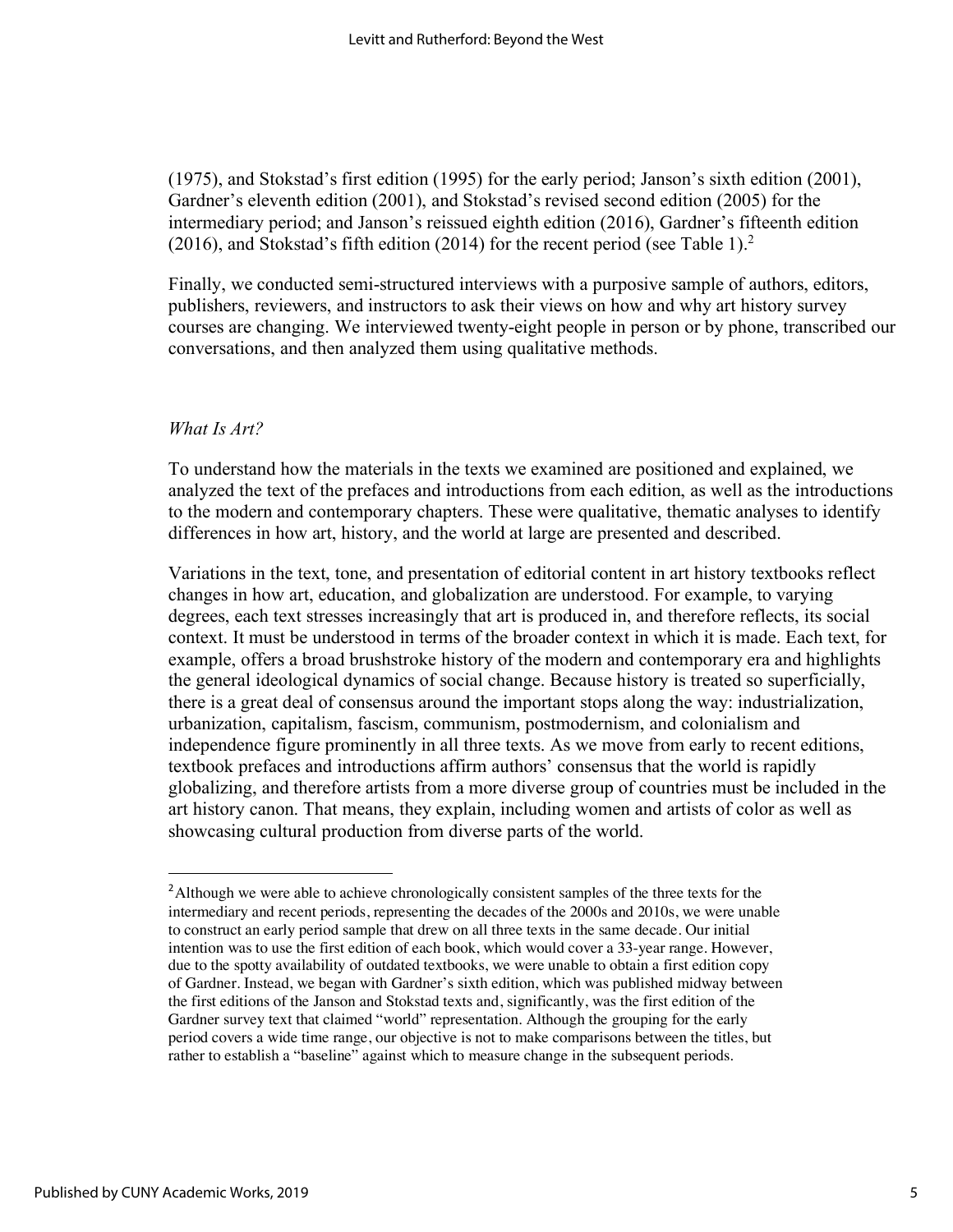The texts also recognize the changing nature of knowledge production along with the epistemological assumptions that underlie it. There are no longer (if there ever were) absolute truths or facts. Therefore, the way that art is interpreted has become more contingent and subject to interpretation. Even in the early edition of Janson, he writes that "There are no plain facts, only degrees of plausibility… Man today having cast off the framework of traditional authority, which confined and sustained him before, can act with a latitude both exhilarating and frightening. In a world where all values can be questioned man searches constantly for his own identity, for the meaning of human existence, individual and collective" (1962, 453). In fact, he goes on, the modern period is all about adjusting to the chaos and sense of being unmoored that arises when there are no longer many simple, universal truths that bring people together. For art history, that means that there are fewer clearly identifiable styles or periods. What continuity there is comes from the ebbs and flows between movements and counter-movements, "spreading like waves, these 'isms' defy national, ethnic, and chronological boundaries." As a result, art history has to be organized around movements not countries. "Modern art is as international as modern science" (Janson 1962, 453).

In this context of heightened relativity and recognition of different kinds of knowledge production, recent editions reframe how art is defined to include a wider range of cultural producers and genres. Painting and sculpture, long considered the epitome of "art" by according to European practice and definitions, are no longer enough; textiles, furniture, jewelry, photography, and monuments must also be included. If women and Non-Western artists are to be showcased, then so must the varied kinds of cultural materials they produce. Already by our middle period, Stokstad focuses more on how objects speak and on what they have to say. This edition, she writes, includes things that were once considered utilitarian and things like performance art, installation art, and digitally produced art. The world is changing, she writes:

 With increasing migration and the expansion of global communications and economies…[t]he art of our own times may be the most difficult to classify and analyze, but it has increasingly focused on global issues, raising questions about national identities; ethnic and racial identities; colonial and postcolonial identities; human rights; global economic, political, and natural environments; the widening divide between the rich and poor, more powerful and less powerful, nations of the world; and technological change in every aspect of our lives. (Stokstad 2005, xii)

This means that instructors not only need to impart new information. They must also learn to teach about different kinds of cultural production.

This stance is also reflected in Gardner's changing self-presentation. By the 15<sup>th</sup> edition, we read that multicultural artists who had been marginalized have become part of the mainstream. The world is a global village and arts play a political role: "Some of the most eloquent voices raised in protest about the major political and social issues of the day have been those of painters and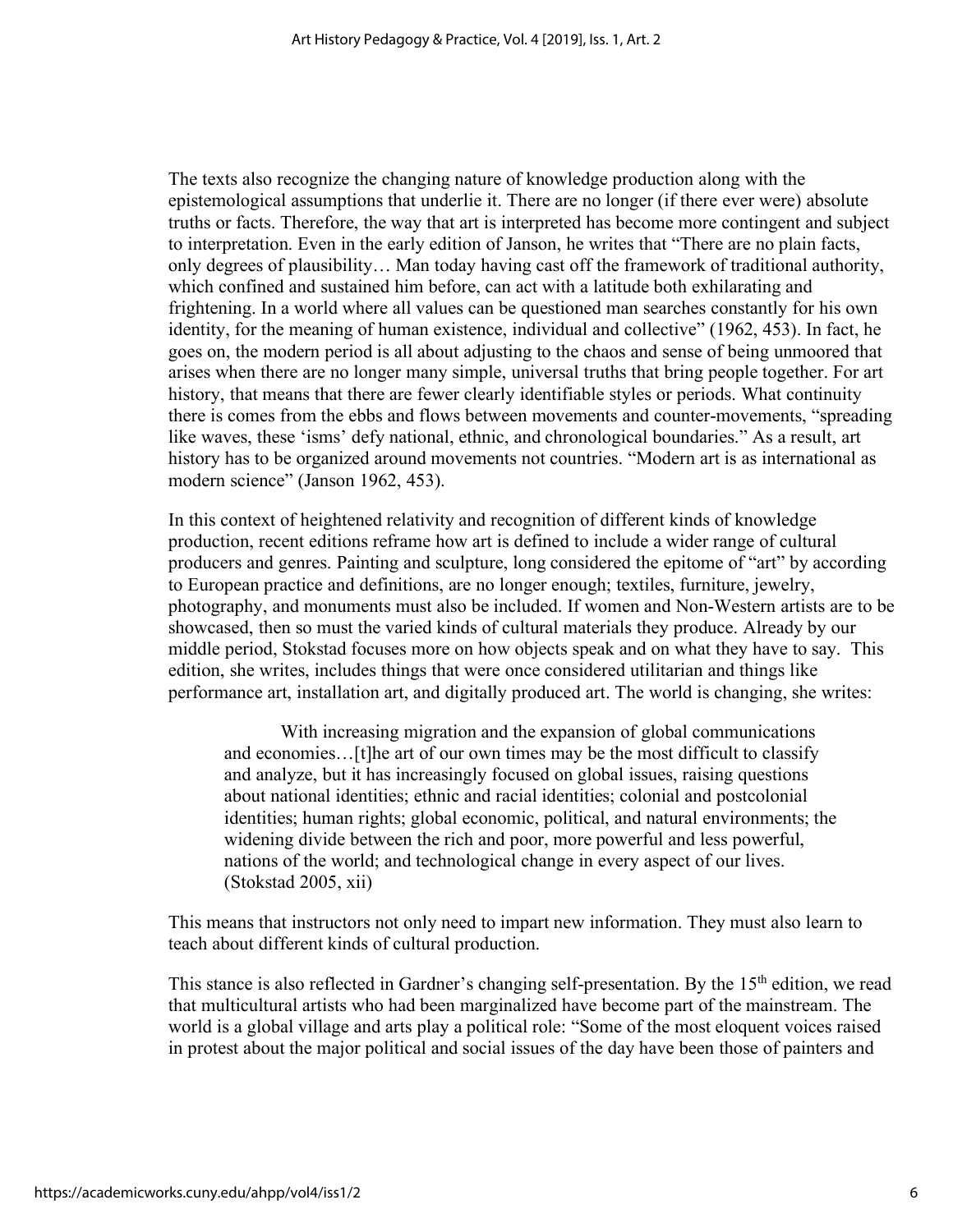sculptors, who can harness the power of art to amplify the power of the written and spoken word" (Kleiner 2016, 995).

#### *The Artists*

Given these proclamations that art history, as well as contemporary art, must be understood in a rapidly globalizing context, how globally representative are the artists featured in art history texts?

We coded all of the artists with work dated from 1900 to the present in the nine textbooks we sampled.<sup>3</sup> To measure degrees of Eurocentrism and global inclusion, we placed artists in one of two groups: one comprising European, American, and Canadian artists and the other comprising all other artists. For simplicity, we label these groups Western and Non-Western, recognizing that these names are imperfect, conceptual constructs that do not easily map onto geographical boundaries. The Western/Non-Western distinction indicates proximity to centers of power, as in a world systems approach. We use place of birth to formally code nationality; however, many artists live transnational lives, studying and working outside the places they were born, so we also noted their ties to other countries.<sup>4</sup> Finally, we coded racial/ethnic identity for US artists.

The texts we sampled included a total of 495 modern and contemporary artists. The vast majority of artists came from the West. Early editions are almost exclusively Western, with nearly all modern artists coming from Europe and North America. Representation of Non-Western artists increases slightly in the middle and recent periods. In the middle period art history texts, Non-Western artists rose to almost ten percent of the modern and contemporary artists featured. In recent period texts, Non-Western artists made up 23% of the modern and contemporary artists included. (See Table 2)

The early edition texts in our sample featured a total of 213 artists, 97% came from the West. Eighty-nine (45%) came from the US while twenty-six artists hailed from France and Germany respectively (12%). The Non-Western modern artists included during this period are Mexican, Japanese, Korean, and Cuban. There is relatively little agreement among authors/editors about

<sup>&</sup>lt;sup>3</sup> We include artists featured in chapters on modern and contemporary periods as well as any modern and contemporary artists that appear in chapters specific to any regions of the world. 1900 is used as a historical divider because it best allows for comparison between the different textbooks, given their organizational schemes. Many items of contemporary art from Africa, Oceania, and the Americas—for example, figurines and ceremonial masks—are attributed to a tribal group rather than individually-identified artists. We have included these works, coding them by group named.

<sup>4</sup> Discrepancies in national identity also plague how artists are classified in exhibitions, rankings, and prize competitions.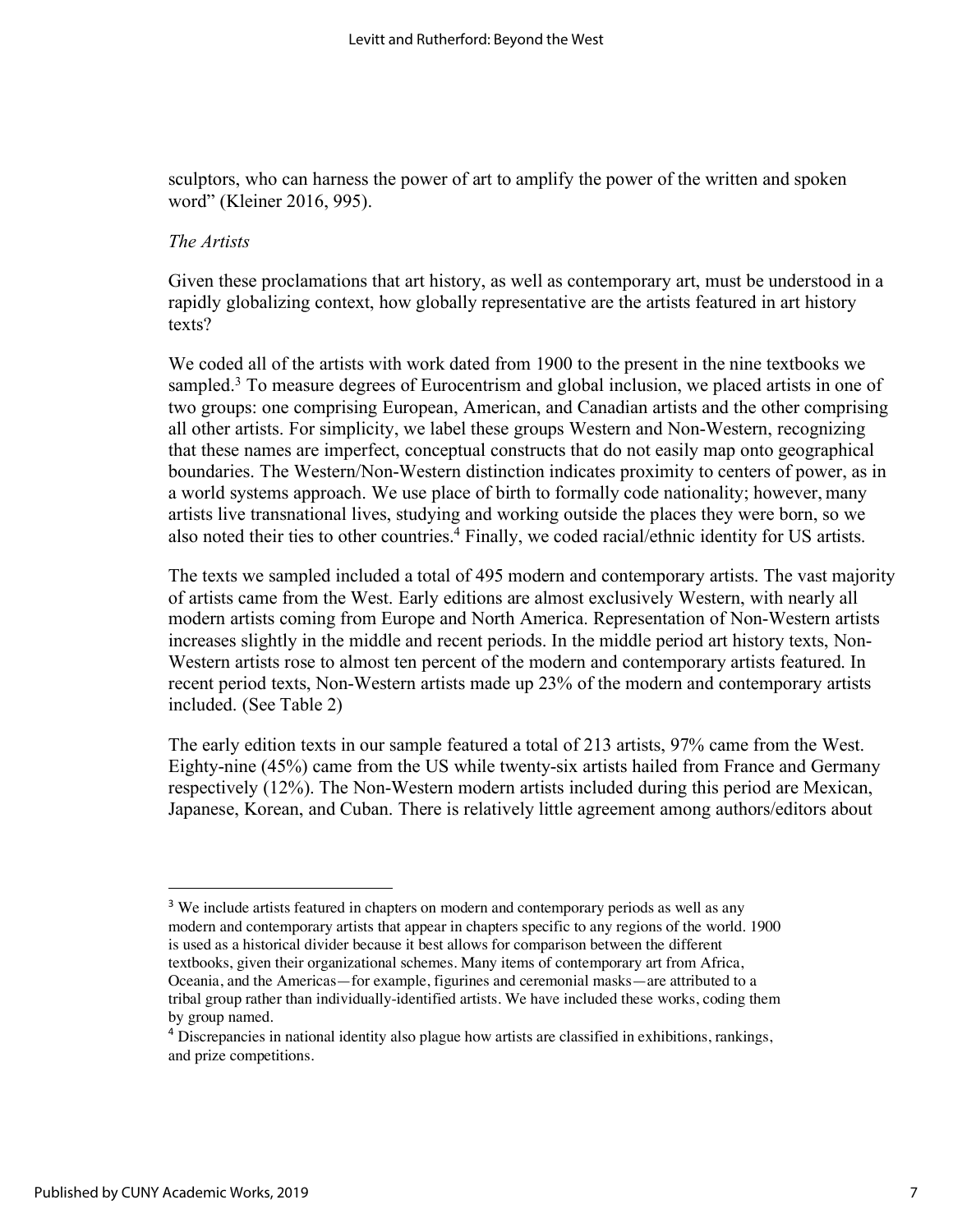which artists to include in their texts; only about 20% of artists appeared in more than one textbook.

In the intermediate editions sampled, a total of 316 modern artists are included, with 283 (90%) from the West and 33 (10%) from Mexico and Cuba, as well as countries in Asia, Africa, and the Middle East. Editors disagreed almost entirely about the Non-Western artists worthy of study; only two appeared in more than one text. By contrast, a growing census emerged among textbook editors about the importance of particular Western artists, with about 50% appearing across multiple textbooks.

The recent editions we catalogued included 327 modern artists. Of these, 251 (77%) are Western and 76 (23%) are Non-Western. Non-Westerners in this period include artists from Asia, Africa, South America, Oceania, and the Middle East. More artists from Indigenous groups in the territories of America, Canada, Australia, and New Zealand also found their way into these pages. Editorial convergence around Non-Western artists continued to be low, though, with only nine artists (12%) appearing in more than one textbook. In contrast, for Western artists, there is an even greater editorial convergence, with 54% of individually-identifiable artists included in this period appearing in more than one textbook. Western modern artists are almost seven times more likely than Non-Western modern artists to be included in multiple recent art history textbooks.

Although textbook editors do not agree entirely with one another, there is clear, growing consistency in the pedagogical canon of Western modern artists. Sixteen Western artists form the "Enduring Core" of modern art history, appearing in all three of the sampled texts across all time periods; of these, fifteen are European and one is American; all are men (See Table 3). An additional fifty-four Western artists, as well as five Non-Western artists, have appeared in all three most recent editions of the textbooks. Another four Non-Western modern and contemporary artists have also achieved increasing recognition across these art history textbooks, though falling short of complete consensus among the most recent editions. Thus, we identify nine Non-Western modern and contemporary artists who achieved substantial recognition across the pedagogical canon (see Table 4). Although we formally coded artists by birthplace, we also took note of their ties to countries other than those of their birth. As shown in Table 4, Non-Western artists who achieved canonical recognition are a cosmopolitan group: all have lived and worked in multiple countries, most having spent substantial time in the US and Europe. In contrast, artists born in the West, who live and work outside their countries of origin are much less likely to have ties to nations outside of the West.

To what extent might our use of the broad regional designations "Western" and "Non-Western" obscure important changes in representation? While the pedagogical canon remains stubbornly Western-focused as measured by country of origin, do the artists included come from a wider variety of racial and ethnic groups? Because the largest number of artists in our sample are from the United States, we examined racial and ethnic diversity within this group. Of the 185 modern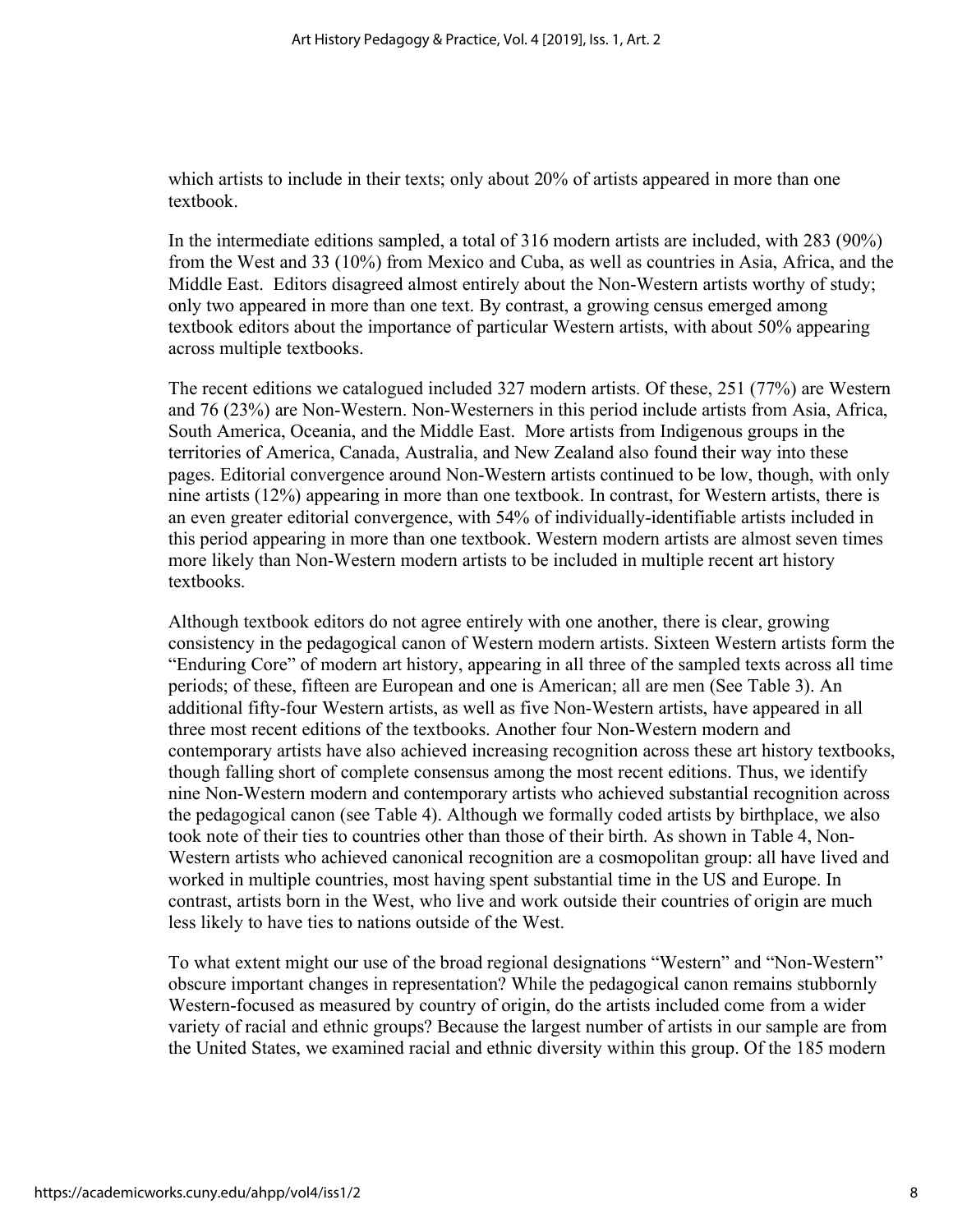artists represented, 21% (N=39) represent minority racial/ethnic groups. Breaking this down by period, we see a growing representation of American artists of color, increasing from 8% in the early period, to 20% in the middle period, and finally 26% in the recent period (see Table 5).

In sum, empirical content analysis reveals that art history introductory survey texts are inching toward telling a more global story—rising from 5% to 23% Non-Western artists between 1962 and 2016. These changes, we believe, are driven by increasing pressures from within and outside the discipline to move beyond its Western focus. However, there are clear limits to the pace and breadth of change.

## CHANGE AND CONTINUITY

Art history textbooks are cultural objects that must be understood in connection to the social worlds in which they are produced and consumed (Griswold 2013). We draw here on content analyses of the prefaces and introductions from the texts, as well as interviews with editors and publishers, to understand how producers think about the factors shaping their content. By analyzing how producers write and talk about textbooks, we see that a textbook is not a mere material object nor a cultural product. Instead, it is simultaneously an object of epistemology, of economy, and of pedagogy. Though these facets overlap and intersect, each is subject to unique dynamics that affect text production differently. To fully understand what impedes change, we must consider the forces at work in each field of power.

### *Epistemology*

So far in this article, we have asked what knowledge textbooks convey about what art is and who is an artist worth knowing—that is, we have primarily considered textbooks as epistemological objects for representing, creating, and disseminating knowledge. This is also the primary way that textbook authors talk about textbooks: they are first and foremost things that are conceived in relation to a field of academic scholarship. How editors decide what to include and how to categorize it determine what gets considered legitimate knowledge and how it is interpreted.

Textbook authors and editors are certainly aware of new developments within the academic study of art history. For example, when we asked Fred Kleiner, the current author of Gardner's *Art Through the Ages,* about the need to include a more diverse body of work by more diverse artists and the extent to which he felt compelled to "select one from column A and one from column B," he jokingly replied, "Not in a crude sense, but it is on my mind. I would be lying if I said I didn't want to make sure that there are Hispanic or Black artists or artists from the Middle East." Sharon Poore, the former Project Manager at Cengage Learning, who worked with Kleiner, also stressed the importance of including enough women and minority artists. When asked to talk about how art history textbooks represent art globally, authors spent considerable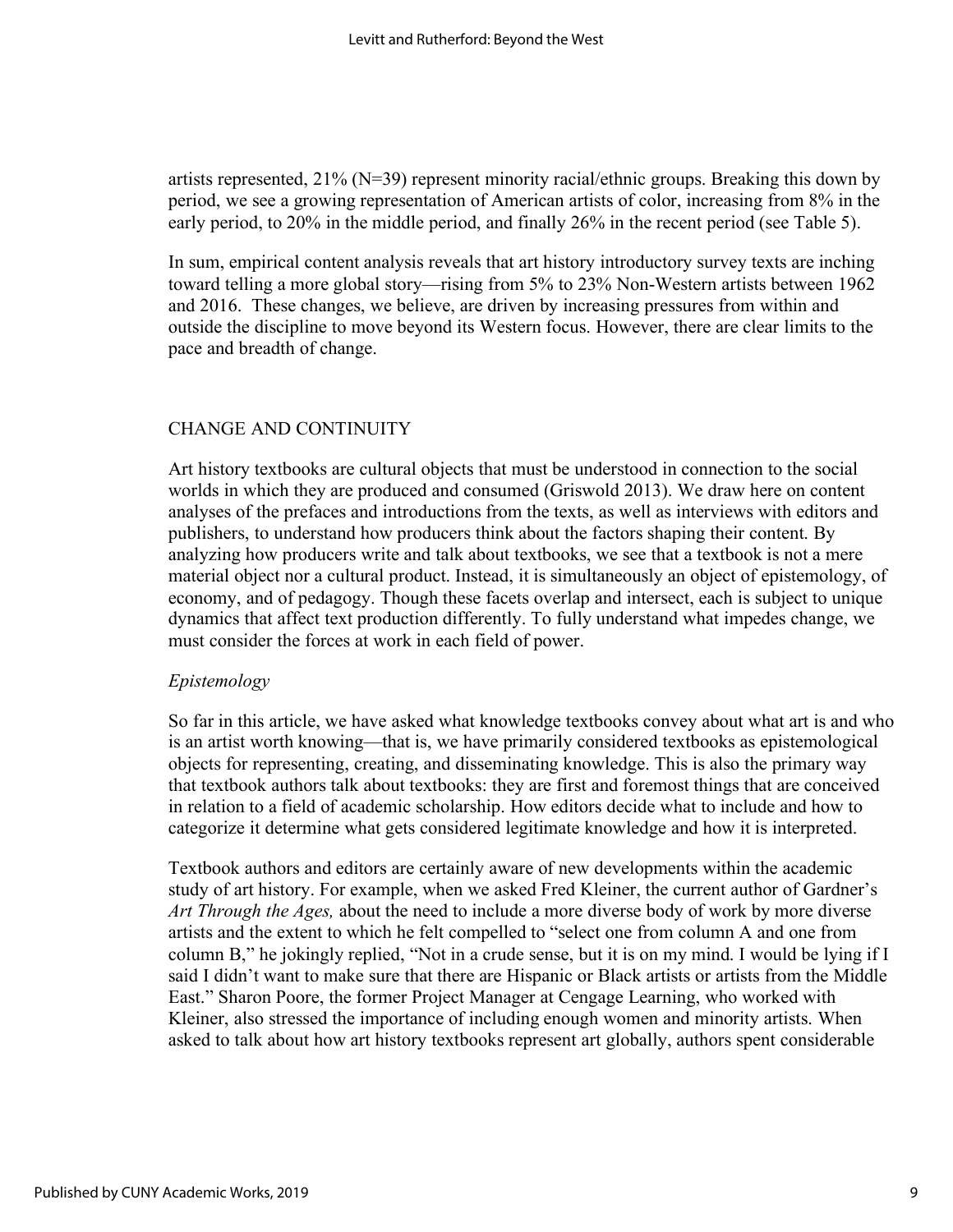time discussing questions of identity and about the challenges of achieving greater inclusivity and including the most important works of modern and contemporary art.

To reconfigure introductory art history as a global enterprise means that authors face difficult questions of how to identify modern and contemporary artists, as well as questions of where they should be placed in texts. Since so many of these artists are born, study, and work in different places, how they position themselves and how they are labeled by the art world are political choices. Not only do these political choices strongly influence how likely it is that an artist will be collected and exhibited, they also influence whether artists will be included in textbooks. "Where do you put work by a contemporary Japanese artist?" asked Fred Kleiner. "If you take it out of the chapter on Japan, it looks like Japanese art stopped at 1980, but if you put it in that chapter, it ghettoizes it and does not put it into international context." He decided that "intellectually, contemporary art is part of a global phenomenon, and these artists should be treated together. I decided to put them into one modern chapter." This stance is also reflected in Gardner's changing self-presentation. By the  $15<sup>th</sup>$  edition, we read that multicultural artists who had been marginalized have become part of the mainstream.

Virginia Spivey, author of the Modern and Contemporary chapter in the current edition of Stokstad's *Art History*, similarly points toward the difficulty of using textbook revision to create and communicate epistemological meaning:

 The survey text seems to me an emblem of much that is wrong with art history....The practice of endless revisions that have tried to expand the canon through the addition of new examples doesn't address the real need (and work that scholars have done) to rethink the biases of art historical practice and how they inform our understanding of the art of all periods and cultures. (Virginia Spivey, phone interview with authors, April 12, 2017.)

Indeed, textbook inclusion of artists from beyond Europe and North America alone sets the bar quite low for measuring how global art history education. It does not capture the extent to which the more fundamental epistemological changes—in the conceptual, temporal, and material production categories needed to create a more inclusive, postcolonial, and global art history—have actually occurred.

Though rooted in contemporary art history scholarship, an author's decision to include or exclude an artist is a subjective decision which introduces a certain capriciousness into knowledge production. This subjectivity helps to explain the idiosyncratic inclusion of artists that we discovered in our textbook analysis. "I am on the receiving end of many reviews," said Kleiner. "None of which agree on what should be included because there is no fixed canon yet. I get many suggestions. I look into all of them. I am constantly reading the current art magazines: who is making a splash, who has a one man show at the Met, who are the most popular African American artists. There is no one at the publisher telling me what to do. I joke on the side that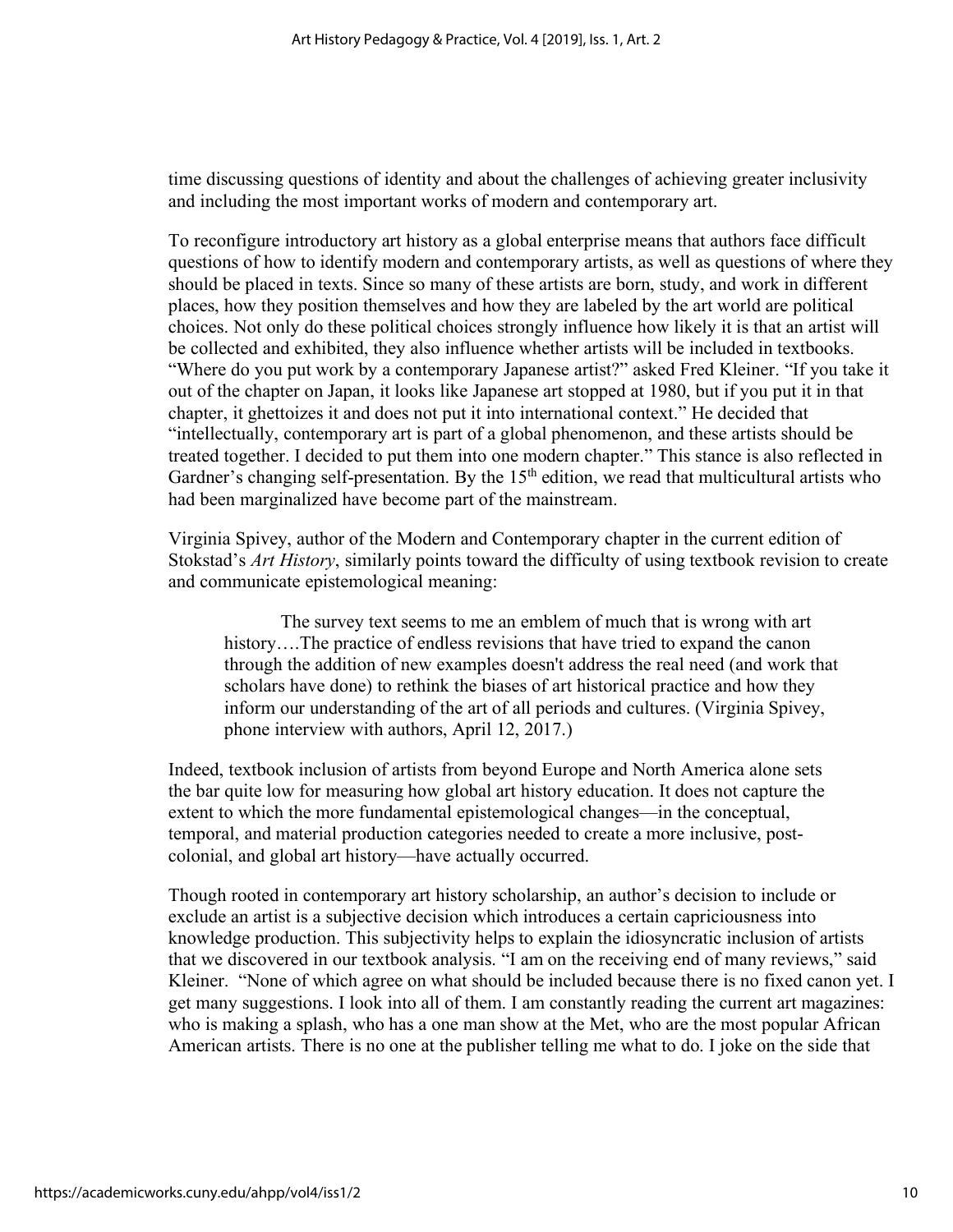whoever pays me the most, gets in the book." Though Kleiner clearly said this in jest, he noted that the general lack of a consistent contemporary canon we found in our textbook analysis does not surprise him. The more recent the art, he believes, the less agreement he would expect among reviewers. However, even Kleiner's insider view misses the collectively-produced reality of a growing consensus around Western contemporary artists alongside the highly unpredictable inclusion of Non-Western artists.

Kleiner's comments about how he decides who to include in his text speak to the power that art markets and mainstream institutions' curatorial choices exercise over the introductory survey. They also help explain why a consistent canon of non-Western contemporary artists has not yet emerged. The slice of artists who make it into auction houses and museums are generally those who make it into textbooks. This is not surprising. This same select group also dominates the biennale and art fair circuit and features prominently in the art journals and magazines that editors consult to find the new "must-include" artists they feature in their texts. When lesserknown artists get included, there is a heavy dose of happenstance involved. According to Kleiner,

 I can make any decision I want on content. The only constraints I face are when commission fees get out of control. For the  $14<sup>th</sup>$  edition, one of the new artists I introduced in the contemporary chapter—again, no one told me to do this, I just discovered her and said, "this would be interesting"—was an aboriginal, Australian, female artist, whose work sort of looks Jackson Pollockish but it is based on local fabrics created by local women. So an all-in-one artist whose work happens to be high quality, otherwise it wouldn't go in the book, no matter how PC [politically correct] it is. So I included her in the book. I wrote her into the mainstream history of art. For the 15<sup>th</sup> edition, her people wanted \$5000 dollars to reprint her work, so I told the staff to tell her handlers that I am not bluffing "that she can be written out of history of art as easily as she was written into it." We will pay the same fee. They refused, and she is out.

Kleiner is referring to Emily Kame Kngwarreye. He included her work because it is, in his opinion, "high quality," "beautiful," and combines Western and Non-Western techniques and aesthetics. By doing so, he catapulted her, albeit fleetingly, into the center of the US art history pedagogy and increased her visibility and marketability, thereby allowing her to demand much higher royalties the next time around. Kleiner went on to explain an interesting "side line" to his story, one that points to the relationship between textbooks as epistemological objects and the institutional structures of education. As he described:

 Over 30,000 students take the [Advanced Placement] art history test each year. The College Board has changed the curriculum, and you have to teach 250 core works. Each teacher has to follow this now. That is teaching to the test epitomized. And [Kngwarreye's] work is now among the 250. That happened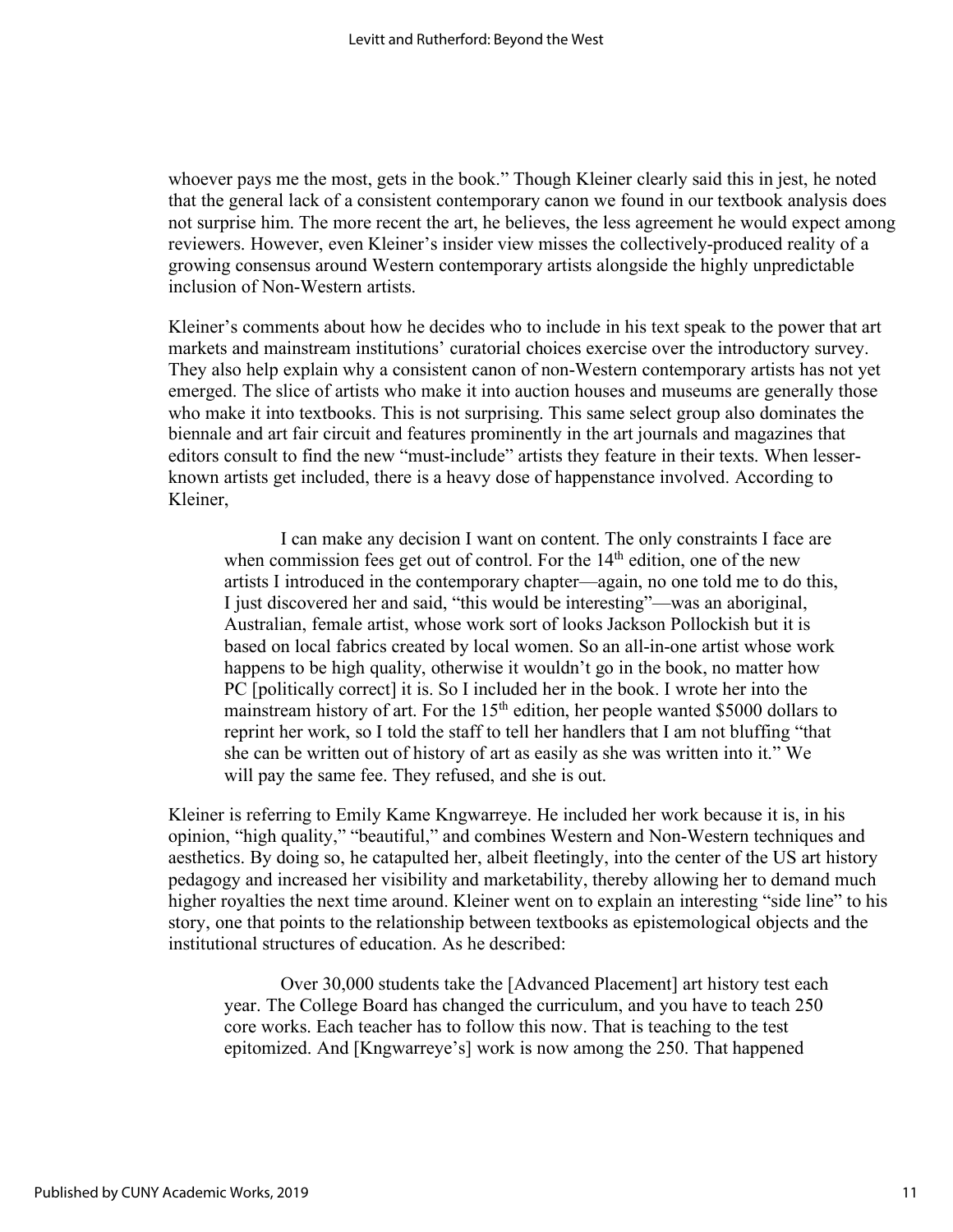because she was in my book and [the College Board] found it interesting for the same reason that I did...But not in a million years would I pick it as one of 250 works representing the entire history of art.

Though Kleiner exercised his editorial power to write Kngwarreye into the mainstream of art, as luck would have it, institutional forces made it much harder to write her out.

Kleiner's story about Kngwarreye also highlights another consistent constraint in publishing art history texts: royalties. Royalty costs are harder to predict than they used to be. When art history was primarily about dead artists, royalties were easier to manage, since dead artists no longer have a say in the monetization of their work. But including living artists as a legitimate field of study made it harder to predict and control production costs, especially for Non-Western artists whose careers can be dramatically changed by "discovery."

#### *Economic Factors*

This points us toward a second meaning of textbooks: they are economic objects that need to be copyrighted, manufactured, and marketed, creating a different set of constraints on canon change than those imposed by epistemological considerations. Publishing is big business and textbooks are important moneymakers. Market considerations loom large in editorial choices. The choice of artists and works to include is strongly driven by copyright and production costs. Reflecting on his first foray into the world of for-profit publishing, Michael Cothren, a co-author of Stockstad said, "I found it an interesting puzzle. How to make this useful to teachers but also be responsible to the history of art"( Michael Cothren, phone interview with authors, January 10, 2017.) As he explained, books cannot continue to grow exponentially, so if editors include ten new images in an updated edition, then something else has to go.

As objects to be marketed, textbooks are aimed at an audience of consumers. All of the texts we reviewed are clearly written with a North American audience in mind. Each editor expressed his or her ambition to make art accessible to all. Although, again, Pearson and Cengage would not provide us with figures about market shares, they claim that their books are used at all kinds of institutions, from liberal arts and community colleges to large public universities. "As you can imagine," said Sharon Poore, formerly of Cengage, "the biggest numbers are with the biggest institutions because they have more students taking the course. More students are at state schools and community colleges so from that standpoint we sell more books—print and digital—to those students" (Sharon Poore, phone interview with authors, January 2017.)

Each new edition is revised based on considerable market research. Publishers conduct large surveys of students and instructors to find out what material actually gets taught, what images get used, and what content adopters consider necessary. As more supplementary materials go online, publishers can count the number of "clicks" particular links receive, such as those to flashcards, quizzes, or supplemental materials. This research reveals a story about how brand loyalty and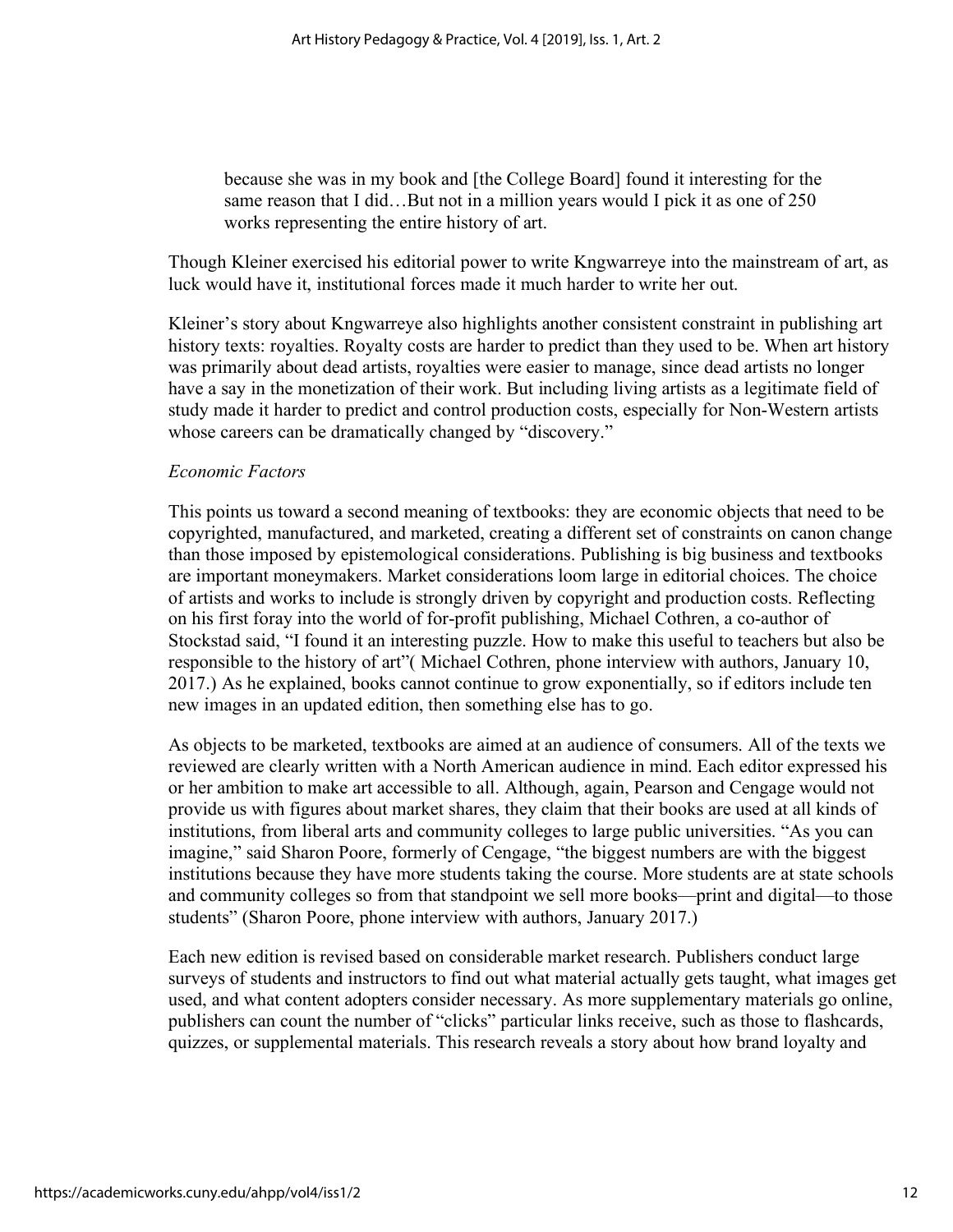custom strongly influence instructors' textbook selections. The instructors who used Gardner or Janson when they studied, our interviewees reported, were more likely to use them in their own classrooms. Professors who studied with one of the authors or their protégés are likely to do the same. In contrast, some actively reject Janson because, according to one interviewee who asked not to be named, he was not well liked in the field. For better or for worse, the book always carried "the burden of his name."

Each new edition consists of something between a major revision to fairly superficial changes in content. They are, therefore, close or distant cousins of their predecessors, showing obvious family resemblance because of this path dependency. Editors' early priorities and decisions about content continue to shape what gets included today. Moreover, the textbook industry experiences a constant tension between creating something sufficiently new to merit a new textbook edition at substantial cost but not so new that instructors are required to do a lot of homework to update their syllabi and lecture notes.

Satisfying such a broad audience necessarily involves hard choices. One way that publishers are responding is to allow instructors to customize their texts—to create their own readers that include only certain periods or genres. Most textbooks include multiple versions: a full version, an abridged version, a customized version, and online supplements. However, the "full version" still matters, because it affects the chances that an artist will be included in an abridged or customized version—and if so, where—which in turn shapes the pedagogical canon. Returning to Kleiner's discussion about how to treat contemporary Japanese art, if a work is first discussed in the chapter on Asian art it may be less likely to be picked up for a customized version than if it is included in the modern and contemporary chapter. This ability to tailor and abridge also means that the next generations of students taking Art History 101 will consume very different versions of the basic survey textbook, including light, medium, intensive, and globally or regionally focused.

Publishers, though, are not the only ones making economic decisions about textbooks. Textbooks are expensive, and students also face budget constraints. Students at both public and private fouryear colleges spend an average of \$1,240 per year on books and supplies (Ma et al. 2018). As David Boffa describes: "To get the latest edition of Volume 1 of *Art History* by Stokstad and Cothren, for example, requires buying into their REVEL online platform. For \$48.99 you buy a subscription to the text and online resources for the duration of the class…While that price is less than the cost of most physical textbooks, you also don't end up owning anything (for that you'd have to buy the more expensive option of REVEL plus the textbook); you don't even own a digital copy" (Boffa 2018). At some universities, administrators encourage the use of OERs (see, for example, CUNY 2017) to reduce students' costs and to help decolonize pedagogical practices (Hohensee 2018, Langlois 2017, Boffa 2018). On the other hand, so far, the more prevalent response to rising textbook costs has been the tremendous market for used books. This means that even if the 16th edition of a textbook is considerably more inclusive than earlier versions, many students may still be using a second-hand version of the 13th edition. In spite of updates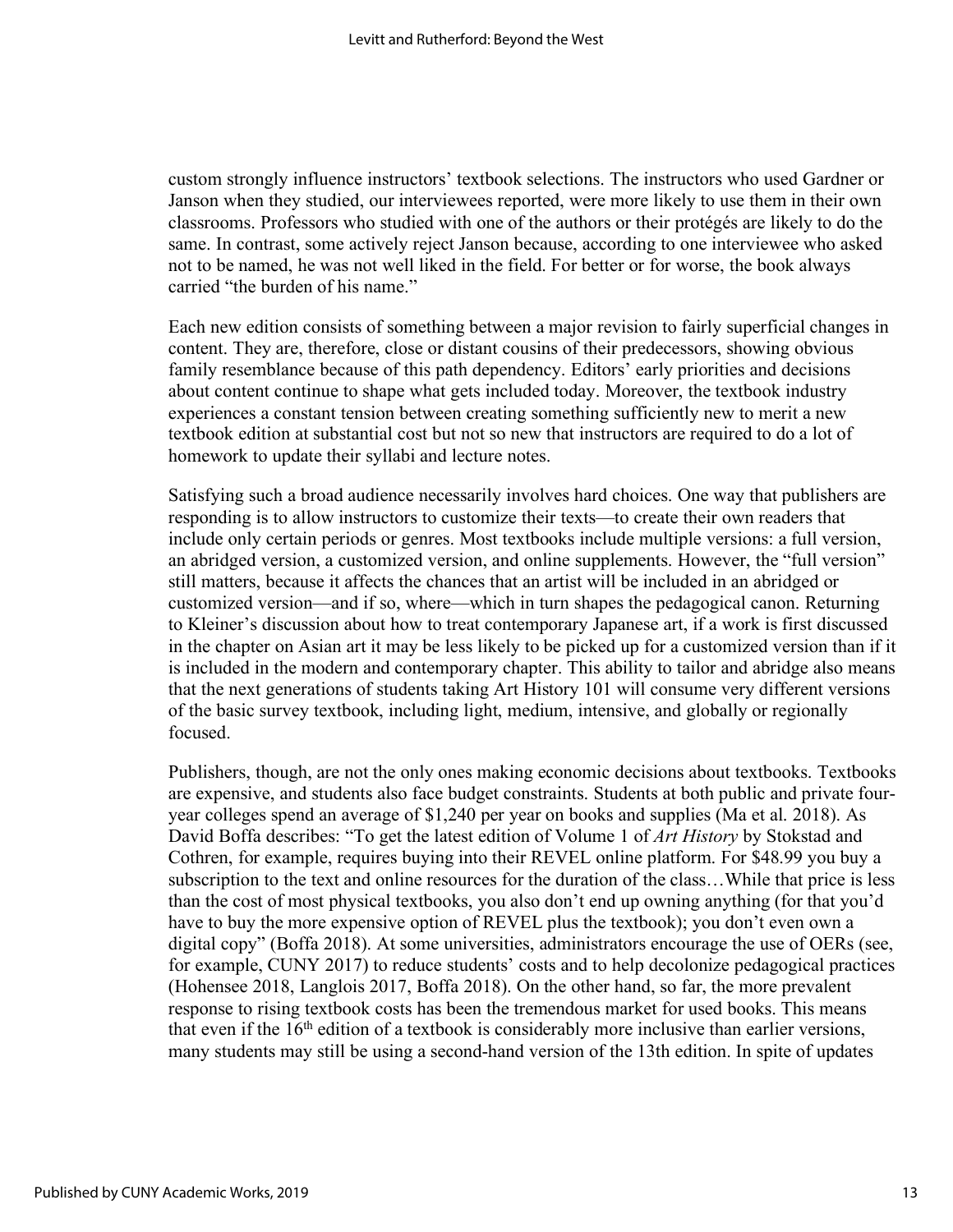and revisions, older textbook editions influence the pedagogical canon for a long time after they have been replaced. Thus, our selective analysis of textbook editions may actually exaggerate the pace of change for all but the most privileged students.

#### *Pedagogy*

Ultimately, textbooks are objects of practical use for pedagogy. In order to succeed as economic objects, textbooks must be adopted by instructors. Differing pedagogical philosophies affect the fate of the general survey course, and faculty preferences drive at least some editorial decisions. For example, some instructors believe that all students need a basic art history foundation before moving on to more sophisticated analyses and specialized areas. Other professors get bored teaching the same thing year after year and want to offer more specialized content rather than providing the same old broad overview.

Pedagogy, however, is never merely a matter of ideology or instructor preference; it is also a matter of institutionalized practices (Bryson 2005). Institutional requirements shape curricular choices. Professors who teach at private, well-endowed institutions have more time and resources to propose innovative new courses and constantly revise what they teach. Professors teaching at large, under-resourced institutions with heavy teaching loads may lack autonomy to propose new courses, as well as the time and energy to regularly revise their syllabi or to search out and assemble their own mix of OERs. When we consider the number of high school AP courses using art history textbooks, we see additional layers of bureaucracy affecting content changes, since key content decisions are influenced by the remote and powerful College Board.

While we would need a reception study to provide clearer evidence of how instructors actually use textbooks and other teaching materials, we can infer from our content analysis of preface materials some of what publishers believe about faculty preferences. Seemingly in response to faculty time pressures, we found that the preface in each text usually included a basic guide to the most recent textual changes so instructors did not have to figure these out on their own. Publishers believe that instructors get used to using a particular text with particular content and that they do not have the time or energy to make significant changes. Market research, for example, reveals how strongly images can influence adoption choices because instructors will only continue using the text if it includes images that they cover in their syllabi. If a publisher can no longer get the copyright for that work or they decide not to include it, it can make or break lucrative adoptions. Moreover, including too many new artists from unfamiliar regions of the world makes some faculty uncomfortable because it pushes them too far from their areas of expertise. Editors often visit potential users to explain new materials and teaching tools to help instructors overcome the inertia they feel about changing what they do in the classroom.

In other words, as pedagogical objects, textbooks must strike a balance between continuity and change. As Gardner's 6<sup>th</sup> edition explains, "a corpus of monuments essential to the art-history survey course has long been forming…[R]adical departure from the corpus might well obliterate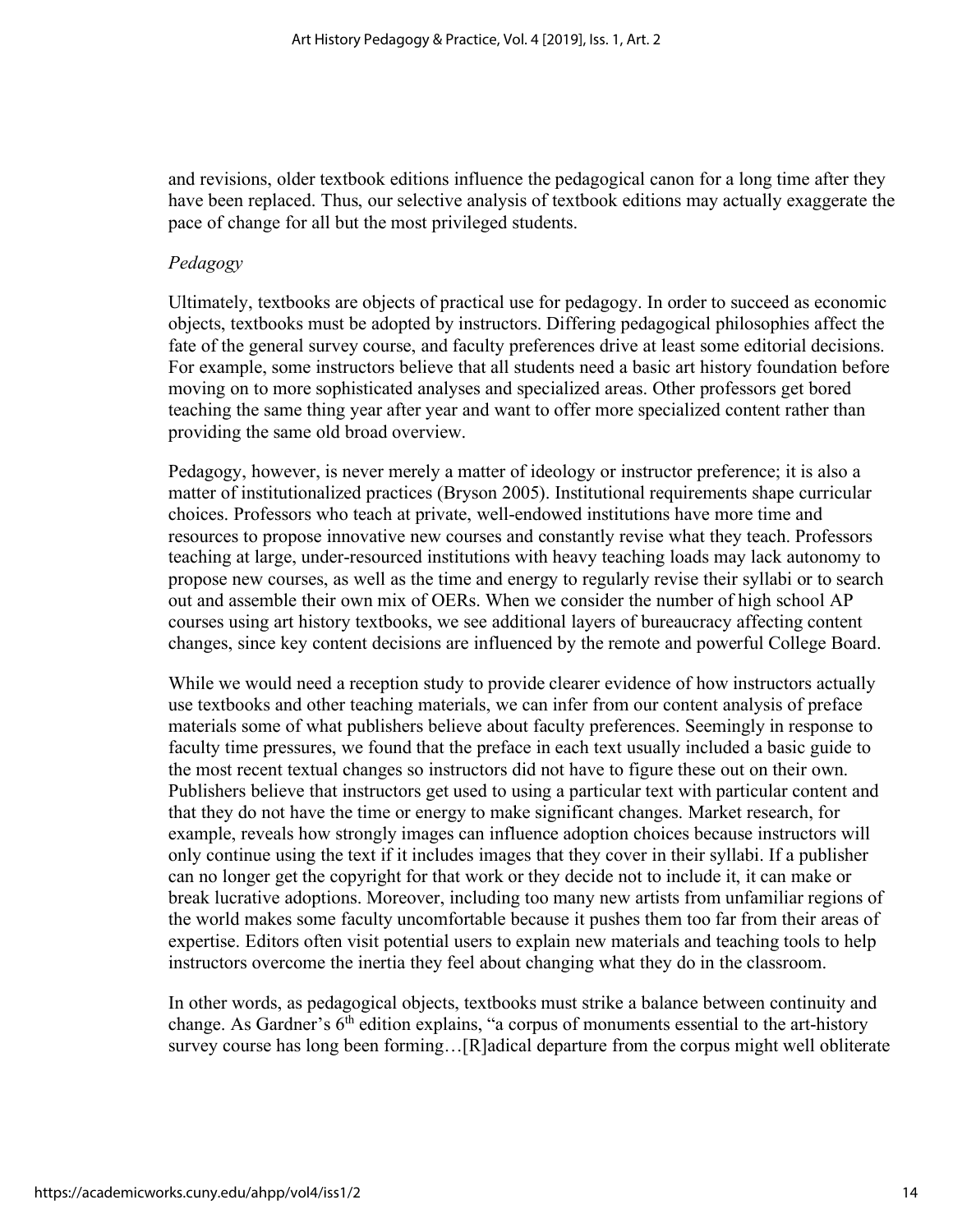the outlines of the study… To avoid the random, system-less distribution of material that might result we have generally adhered to the corpus, occasionally introducing monuments not well known or not customarily treated in surveys" (Gardner 1975, vi). Too much change for some professors, both in terms of content and format, can lead to the same sense of discomfort in the classroom that characterizes the rudderless world outside its doors, which is no longer organized around universal, constant truths.

Changing textbook features are also oriented toward satisfying the requirements of the increasingly bureaucratized field of higher education. Because instructors and departments face greater pressures to quantify student performance, changes in textbooks that enable them to meet these practical demands may drive choices more than changes that decolonize knowledge. New textbook features, such as enumerated lists of "Learning Outcomes" or online quizzes that allow students to evaluate their own progress, are just some of the new features texts included in response to these institutional demands. More and more, the study of art, like the study of the humanities in general, needs to justify itself by showing how it can lead to gainful employment. Measuring student "outcomes" helps make that case.

Finally, changes in textbook format and content are driven by academic and market research on how students learn. In the preface to Stokstad's fifth edition, the editors describe the listening tour they embarked upon to help them "learn about how students learn facts" before beginning their revisions (Stokstad and Cothren 2014, xiv). They discovered, which will not surprise those of us who spend many hours in the classroom, that students expect the classroom experience to be interactive and fun. Publishers believe that technology profoundly shapes students' capacity to absorb materials and to pay attention. Since students grew up being constantly stimulated by rapid changes in content, rhythm, and tone, still images no longer suffice. Multiple clicks, maps, sidebars, and visual enhancements are touted as tools for deepening learning by making it more engaging and entertaining.

### **CONCLUSION**

Our content analyses of the modern and contemporary sections of the three principal texts used to teach introductory art history revealed small changes in the art historical pedagogical canon. We imagine that instructors teaching upper level courses focusing on particular periods or regions have made more fundamental changes. Still, from our perspective, and from the perspective of the many art historians we interviewed, the introductory survey, that will be many students' only exposure to art history, must change much more if the academy is to achieve its self-professed ideal of providing students with a global education.

Our conversations with the producers of these textbooks showed that changing epistemologies and pedagogical techniques are driving textbooks toward greater inclusivity at the same time that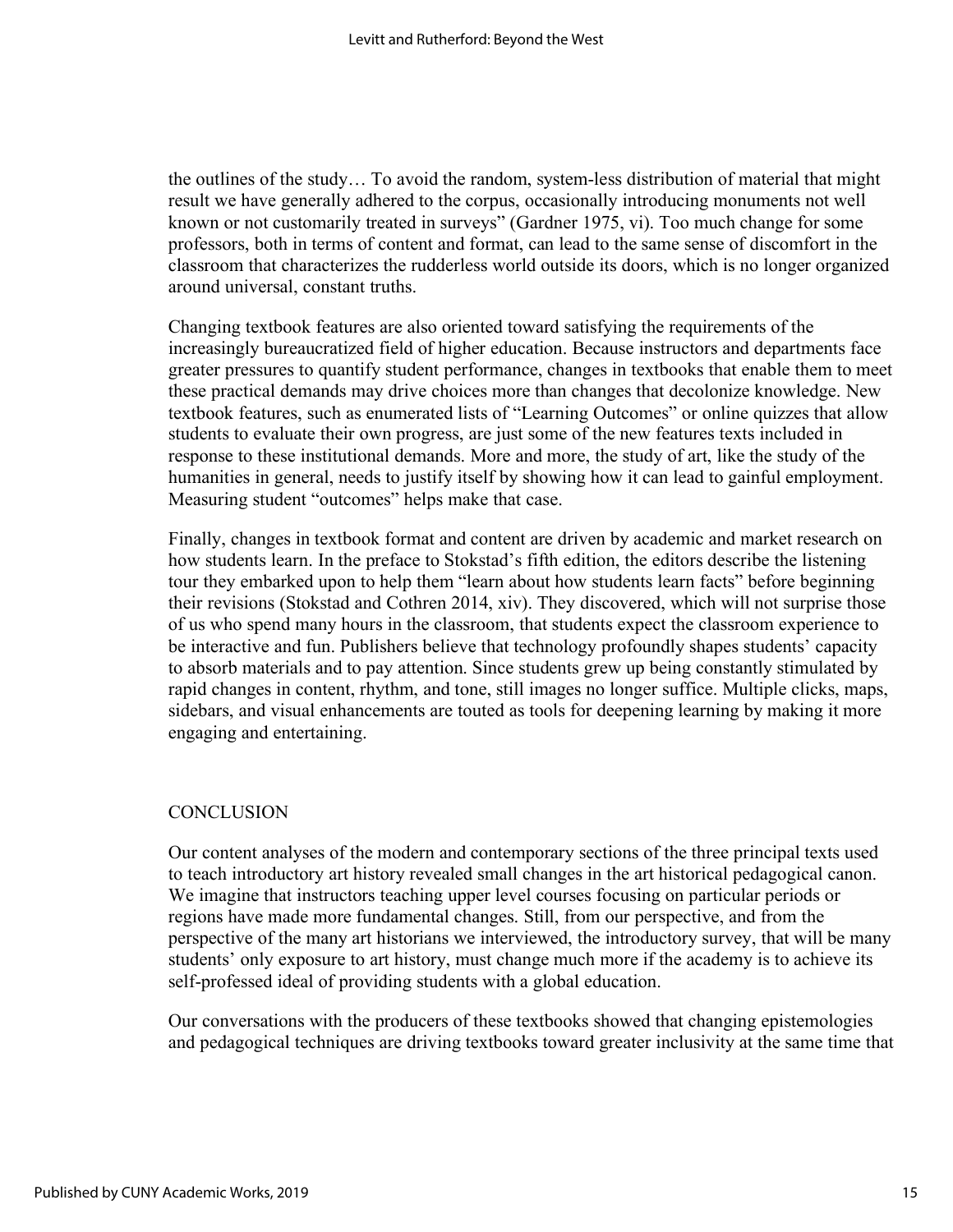market pressures and institutionalized practices constrain change. The economics and politics of the textbook industry weigh heavily. Since many students work with used texts, they learn from older materials even when more recent versions include a wider variety of content. Institutional pressures such as heavy teaching loads, limited freedom to make curricular changes, and limited expertise in different periods or regions make it difficult for many professors to change what they do. Strong intellectual genealogies also limit change—the field values deep specialization, and many instructors continue to train their students as they were trained. The changing nature of the publishing industry, students' changing learning styles, and increased emphasis on measurable learning outcomes also constrain attempts to diversify the pedagogical canon.

The present study analyzes textbooks themselves and the goals that the editors and publishers who produce them hope that they achieve—how the object is constructed and how the constructors hope it is used. To fully understand the practical role of textbooks as pedagogical objects, and the ways in which they may or may not reshape the pedagogical canon, we would need to do a reception study. A next step would be to interview art history professors and instructors about how they actually use these materials in the classroom and the extent to which globalizing art history drives their choices.

None of the scholars we spoke with seemed particularly concerned that a strong consensus about a modern and contemporary art canon had yet to take shape. Still, the percentage of Non-Western artists should be higher, especially if we take the globalization of the critical and financial art rankings as a baseline. Moreover, our findings concern us because of the contrast between growing strength of consensus around Western artists and seeming capriciousness of the inclusion of their Non-Western counterparts.

Can we create more humble canons by having them focus on particular styles, genres, or time periods? Can we think of them as processual rather than fixed, thereby acknowledging the way canons constantly change, expand and contract? Virginia Spivey described herself as "trying to present a global view of what has happened… this is not a canon as much as it is a document that shows students how we got to where we are now. Let's study the survey as being a problematic enterprise" (Virgina Spivey, email communication with authors, March 13, 2018). This means acknowledging that canons are continuously rewritten and that their influence ebbs and flows. It means recognizing that current practices and social issues influence artists to make new things. They adopt an artistic vocabulary from the past and adapt it to say what they feel they need to say. The teaching materials that chronicle their journeys should do so as well.

Though this article focuses on art history, the discipline is by no means alone in taking on these challenges. All fields—including our own discipline of sociology—would be better served by rethinking the idea of canons and the work we expect them to do. It is not enough to achieve greater inclusivity. We need to go far beyond "add in and stir" which results in a kind of cultural affirmative action if it is not accompanied by more fundamental intellectual change. We need to teach students to critically unpack the assumptions behind the categories used to produce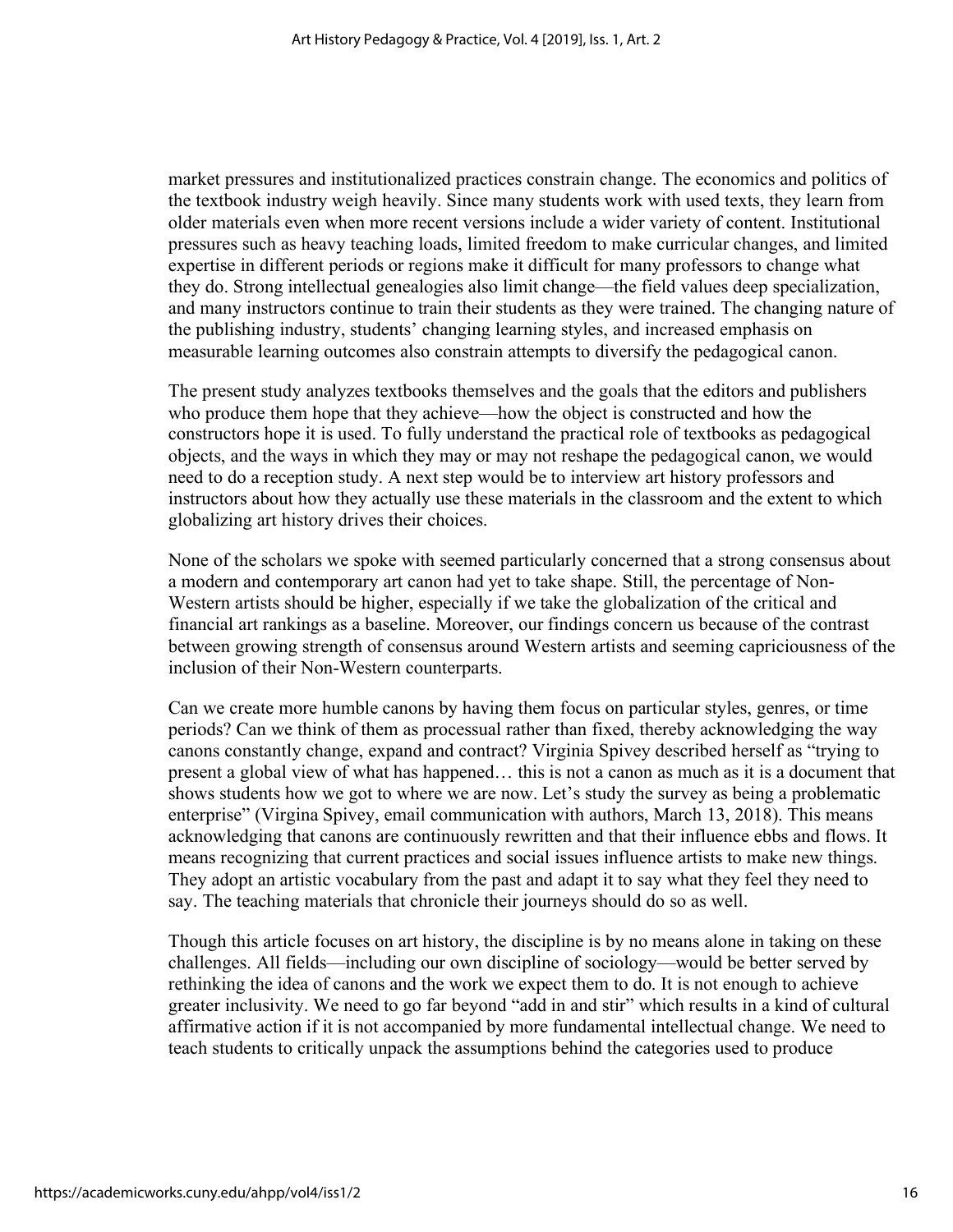knowledge and to identify which voices feature loudly and which are silenced. We need to retrain ourselves and our students in epistemologies, theories, and ways of making both art and knowledge from around the world. We need to experiment with new ways to organize libraries, disciplines, and universities that forge conversations which fundamentally shakeup the intellectual status quo.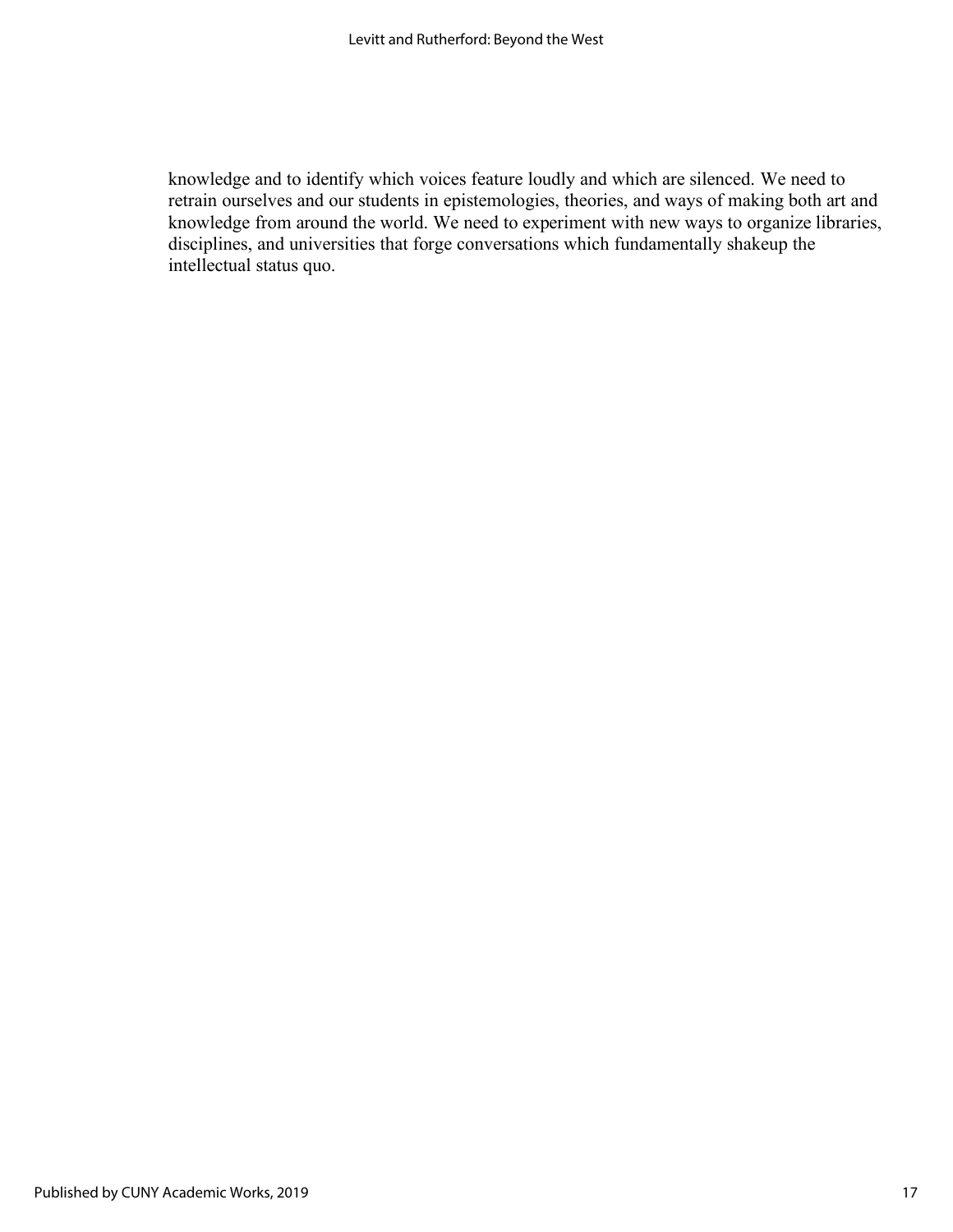### TABLES

|                                    | <b>EARLY</b><br><b>PERIOD</b> | <b>INTERMEDIATE</b><br><b>PERIOD</b> | <b>RECENT PERIOD</b>             |
|------------------------------------|-------------------------------|--------------------------------------|----------------------------------|
| Janson                             | 1 <sup>st</sup> edition       | $6th$ edition                        | Reissued 8 <sup>th</sup> edition |
| History of Art                     | (1962)                        | (2001)                               | (2016)                           |
| Gardner<br>Art Through the<br>Ages | $6th$ edition<br>(1975)       | $11th$ edition<br>(2001)             | $15th$ edition<br>(2016)         |
| Stokstad                           | 1 <sup>st</sup> edition       | Revised 2 <sup>nd</sup> edition      | $5th$ edition                    |
| <b>Art History</b>                 | (1995)                        | (2005)                               | (2014)                           |

## TABLE 1: TEXTBOOK EDITIONS INCLUDED IN ANALYSIS

TABLE 2: COMPARISON OF WESTERN AND NON-WESTERN ARTISTS BY PERIOD

|                        | <b>Period 1</b> |               |     | <b>Period 2</b> |                 | <b>Period 3</b> |  |
|------------------------|-----------------|---------------|-----|-----------------|-----------------|-----------------|--|
|                        |                 | $\frac{1}{2}$ |     | $\frac{1}{2}$   |                 | $\frac{1}{2}$   |  |
| <b>Western artists</b> | 206             | 97%           | 283 | 90%             | 251             | 77%             |  |
| Non-Western<br>artists |                 | 3%            | 33  | 10%             | 76 <sup>5</sup> | 23%             |  |
| <b>Total</b>           | 213             | 100%          | 316 | 100%            | 327             | 100%            |  |

 $5$  Of these, 44% (29 works) are anonymous (that is, no individual artist is named).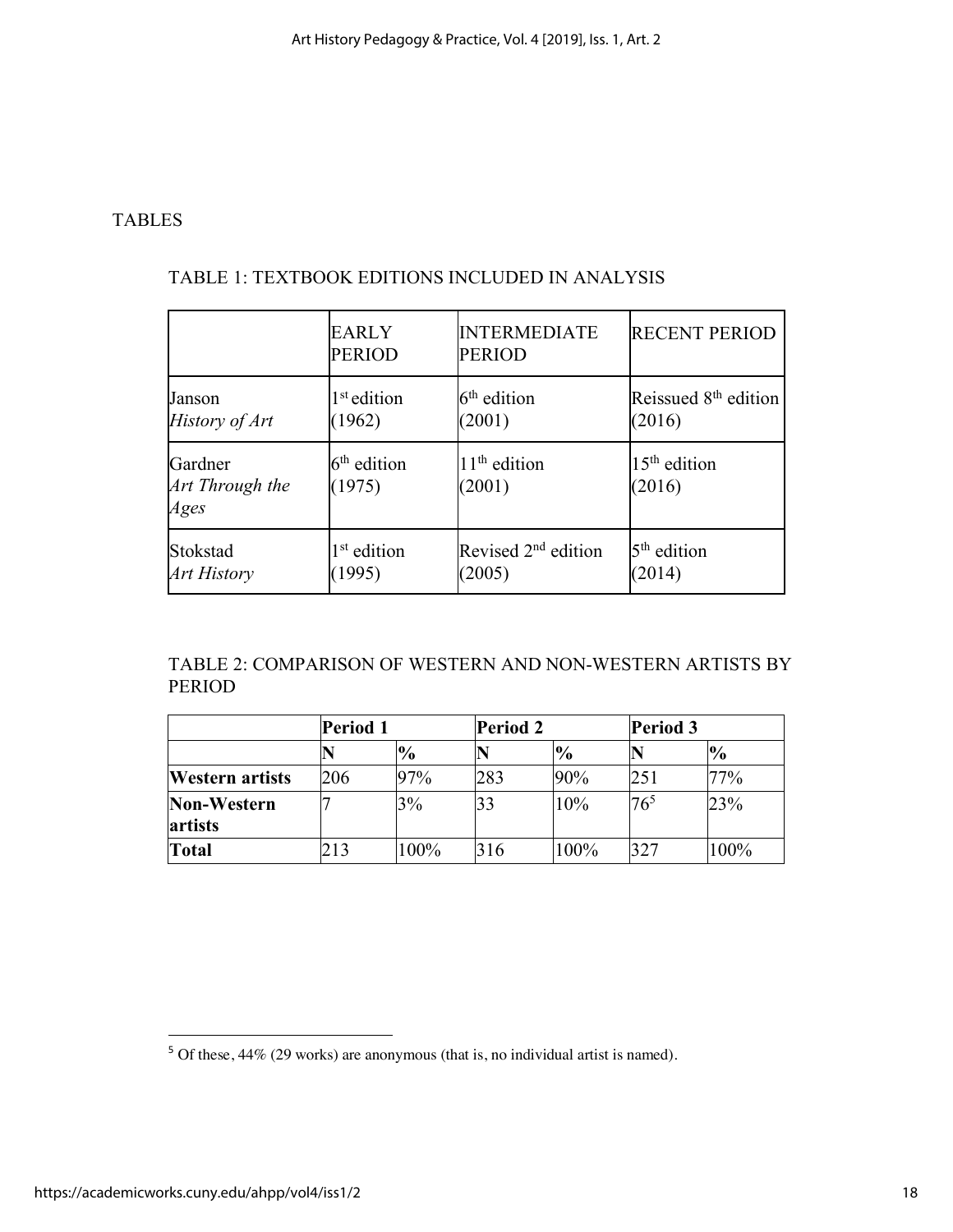## TABLE 3: WESTERN MODERN ARTISTS FORMING AN "ENDURING CORE" IN ART HISTORY TEXTS

| <b>ARTIST</b>            | <b>SEX</b> | NATIONALITY (BIRTH) |
|--------------------------|------------|---------------------|
| Umberto Boccioni         | M          | Italy               |
| Constantin Brâncuși      | M          | Romania             |
| Georges Braque           | M          | France              |
| Salvador Dalí            | M          | Spain               |
| Marcel Duchamp           | M          | France              |
| Max Ernst                | M          | Germany             |
| <b>Walter Gropius</b>    | M          | Germany             |
| <b>Wassily Kandinksy</b> | M          | Russia              |
| Le Corbusier             | M          | Switzerland         |
| Fernand Leger            | M          | France              |
| Henri Matisse            | M          | France              |
| Joan Miró                | M          | Spain               |
| Piet Mondrian            | M          | Netherlands         |
| Henry Moore              | M          | England             |
| Pablo Picasso            | M          | Spain               |
| <b>Jackson Pollock</b>   | M          | <b>USA</b>          |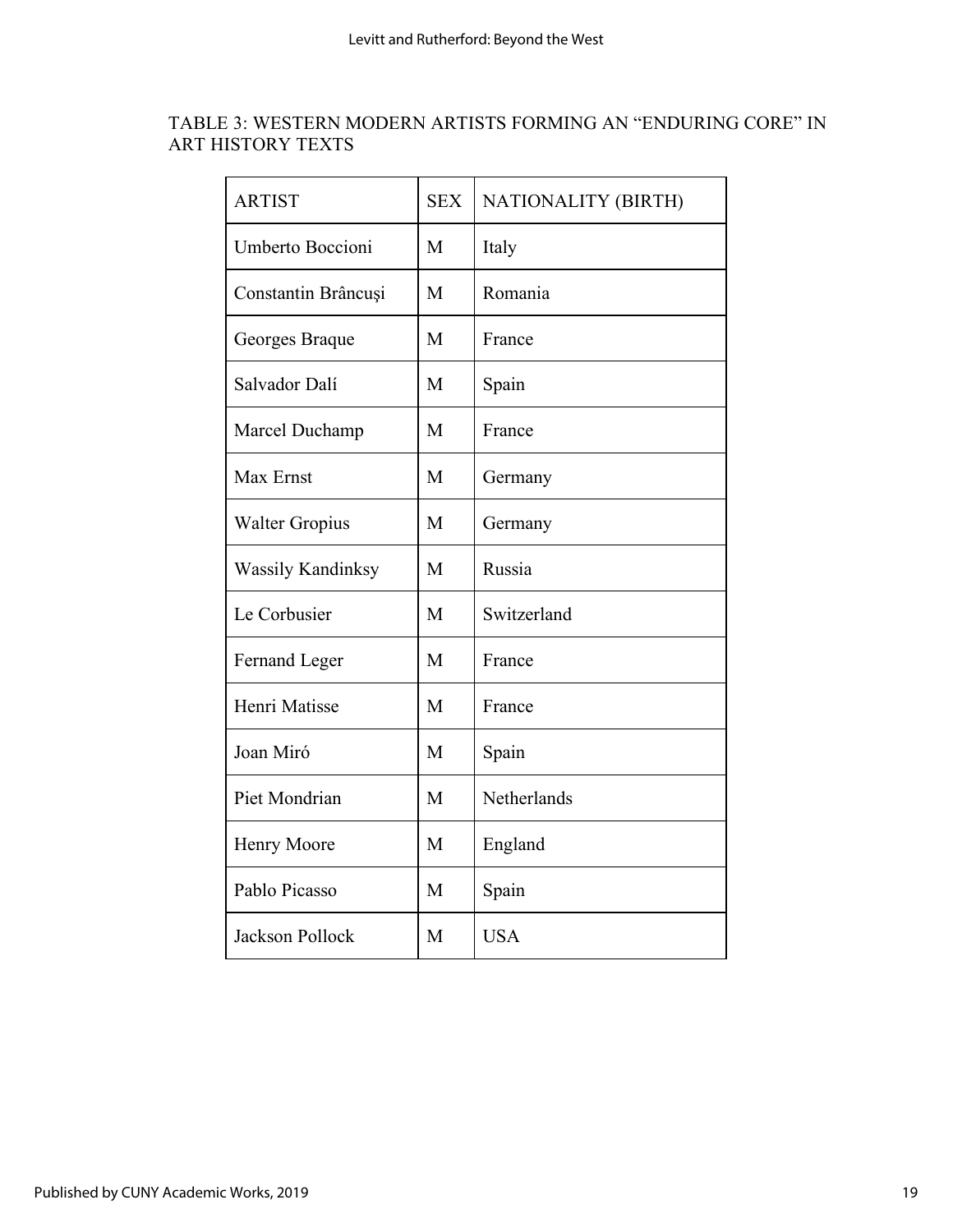## Table 4: NON-WESTERN MODERN ARTISTS FEATURED MORE FREQUENTLY IN THE ART HISTORY PEDAGOGICAL CANON

| <b>ARTIST</b>        | <b>NATIONALIT</b><br>Y (BIRTH) | <b>OTHER</b><br><b>RESIDENCE</b>                           | #TEXTS<br><b>IN EARLY</b><br><b>PERIOD</b> | # <b>TEXTS</b><br>IN<br><b>MIDDLE</b><br><b>PERIOD</b> | # <b>TEXTS</b><br>IN<br><b>RECENT</b><br><b>PERIOD</b> |
|----------------------|--------------------------------|------------------------------------------------------------|--------------------------------------------|--------------------------------------------------------|--------------------------------------------------------|
| El Anatsui           | Ghana                          | Nigeria                                                    | $\theta$                                   | $\theta$                                               | 3                                                      |
| Zaha Hadid           | Iraq                           | Naturalized<br><b>British</b><br>$\overline{0}$<br>citizen |                                            | $\mathbf{1}$                                           | 3                                                      |
| <b>Shirin Neshat</b> | Iran                           | <b>US</b><br>permanent<br>resident                         | $\theta$<br>$\mathbf{1}$                   |                                                        | $\overline{2}$                                         |
| Nam June<br>Paik     | South Korea                    | Naturalized<br>US citizen                                  | $\mathbf{1}$                               | $\overline{2}$                                         | 3                                                      |
| Frida Kahlo          | Mexico                         | <b>US</b>                                                  | 1                                          | 3                                                      | 3                                                      |
| Diego Rivera         | Mexico                         | <b>US</b>                                                  | $\mathbf{1}$                               | $\overline{2}$                                         | $\overline{3}$                                         |
| Ana Mendieta         | Cuba                           | US, Italy                                                  | $\mathbf{1}$                               | $\overline{2}$                                         | $\overline{2}$                                         |
| Kenzō Tange          | Japan                          | US, Canada                                                 | $\overline{0}$                             | 1                                                      | $\overline{2}$                                         |
| Wu<br>Guanzhong      | China                          | France                                                     | $\overline{0}$                             | 1                                                      | $\overline{2}$                                         |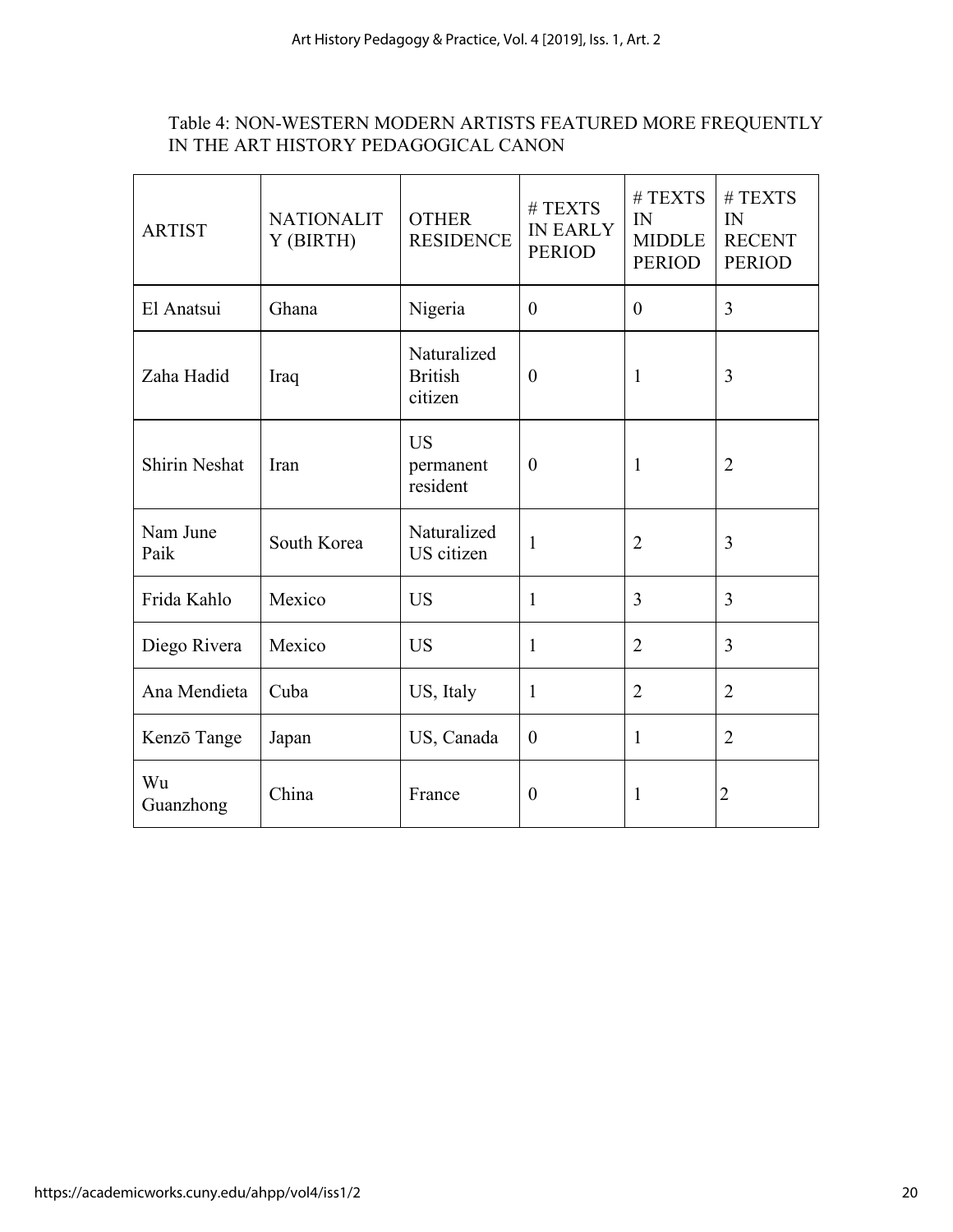|                                                 | <b>EARLY</b>   |               | <b>INTERMEDIATE</b> |               | <b>RECENT</b> |               |
|-------------------------------------------------|----------------|---------------|---------------------|---------------|---------------|---------------|
|                                                 | N              | $\frac{0}{0}$ | N                   | $\frac{0}{0}$ | N             | $\frac{0}{0}$ |
| <b>WHITE</b>                                    | 78             | 92%           | 98                  | 80%           | 83            | 75%           |
| AFRICAN-AMERICAN                                | $\overline{4}$ | 5%            | 13                  | 11%           | 17            | 15%           |
| <b>NATIVE AMERICAN</b>                          | $\mathbf{1}$   | $1\%$         | 6                   | 5%            | 6             | 5%            |
| <b>ASIAN AMERICAN &amp;</b><br>PACIFIC ISLANDER | $\mathbf{1}$   | $1\%$         | 5                   | 4%            | 3             | 3%            |
| HISPANIC/LATINX/<br><b>CHICANX</b>              | 1              | 1%            | $\theta$            |               | $\theta$      |               |
| <b>OTHER</b>                                    | $\theta$       |               | $\mathbf{1}$        | $<1\%$        | $\mathbf{1}$  | $<1\%$        |
| <b>TOTAL</b>                                    | 85             | 100%          | 123                 | 100%          | 110           | 99%6          |

## TABLE 5: US MODERN AND CONTEMPORARY ARTISTS BY RACE/ETHNICITY

 <sup>6</sup> Does not equal 100% due to rounding.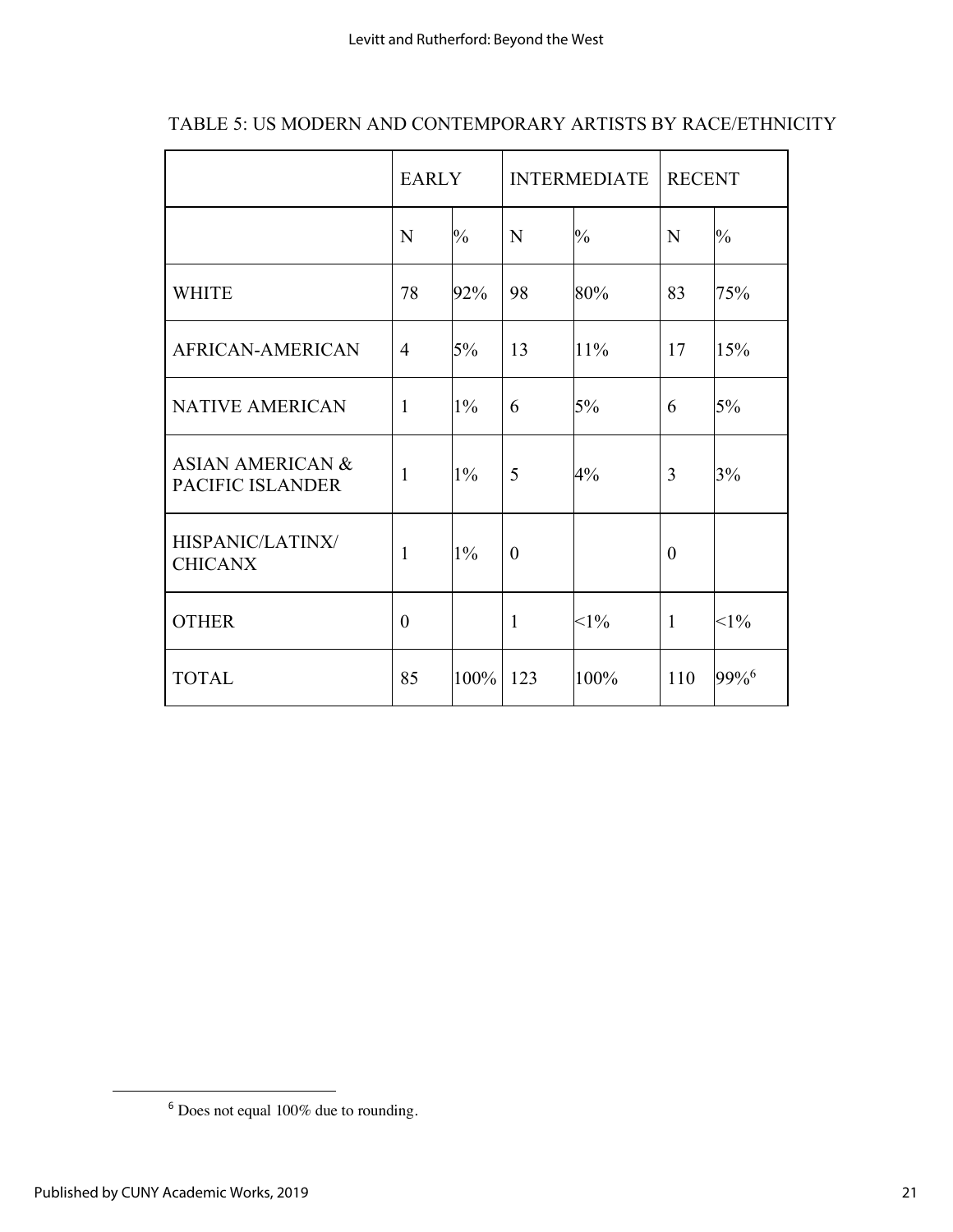#### BIBLIOGRAPHY

301Project. 1995. "The 301 Project." *Art Journal* 54 (3): 75-78.

Alpers, Svetlana. 1995. "The Making of History of Art 15." *Art Journal* 54 (3): 62-65.

Boffa, David. 2018. "Questioning the Ethics of Required Textbooks." *AHTR Weekly*, December 7, 2018. http://arthistoryteachingresources.org/2018/12/questioning-the-ethicsof-required-textbooks/.

Bryson, Bethany Paige. 2005. *Making multiculturalism : boundaries and meaning in U.S. English departments*. Stanford, Calif.: Stanford University Press.

Chandra, Aditi, and Leda Cempellin. 2016. "Looking Beyond the Canon: Localized and Globalized Perspectives in Art History Pedagogy." *Art History Pedagogy & Practice* 1  $(1): 1-4.$ 

Chiem, Kristen. 2016. "Mediating the West/Non-West Divide: What is the Significance of Art to Humanity?" *Art History Pedagogy & Practice* 1 (1): 5-8.

Chiem, Kristen, and Cynthia S. Colburn. 2015. "Global Foundations for a World Art History." *Visual Resources* 31 (3-4): 177-199.

Collins, Bradford R. 1995. "Rethinking the Introductory Art History Survey: A Practical, Somewhat Theoretical, and Inspirational Guide." *Art Journal* 54 (3): 23-23. doi: 10.2307/777578.

Condon, Patricia. 1995. "From Giotto to Jesse." *Art Journal* 54 (3):70-72.

Cothren, Michael W. 1995. "Replacing the Survey at Swarthmore." *Art Journal* 54 (3): 58-62.

CUNY. 2017. "Open Educational Resources." accessed June 16, 2019. https://guides.cuny.edu/openeducationresourcesOER.

Dalal, Radha J. 2016. "A Pedagogical Turn: Shifting Center/Periphery in Qatar's Art History Curriculum." *Art History Pedagogy & Practice* 1 (1): 11-14.

Dardashti, Abigail Lapin. 2016. "Teaching Latin American Art and Race in the Global Survey: Deconstructing Western and Non-Western Art Histories." *Art History Pedagogy & Practice* 1 (1): 8-11.

Dietrich, Linnea, and Diane Smith-Hurd. 1995. "Feminist Approaches to the Survey." *Art Journal* 54 (3): 44-47.

Elkins, James. 2007. "Canon and Globalization in Art History." In *Partisan Canons*, edited by Anna Brzyski, 55-77. Durham: Duke University Press.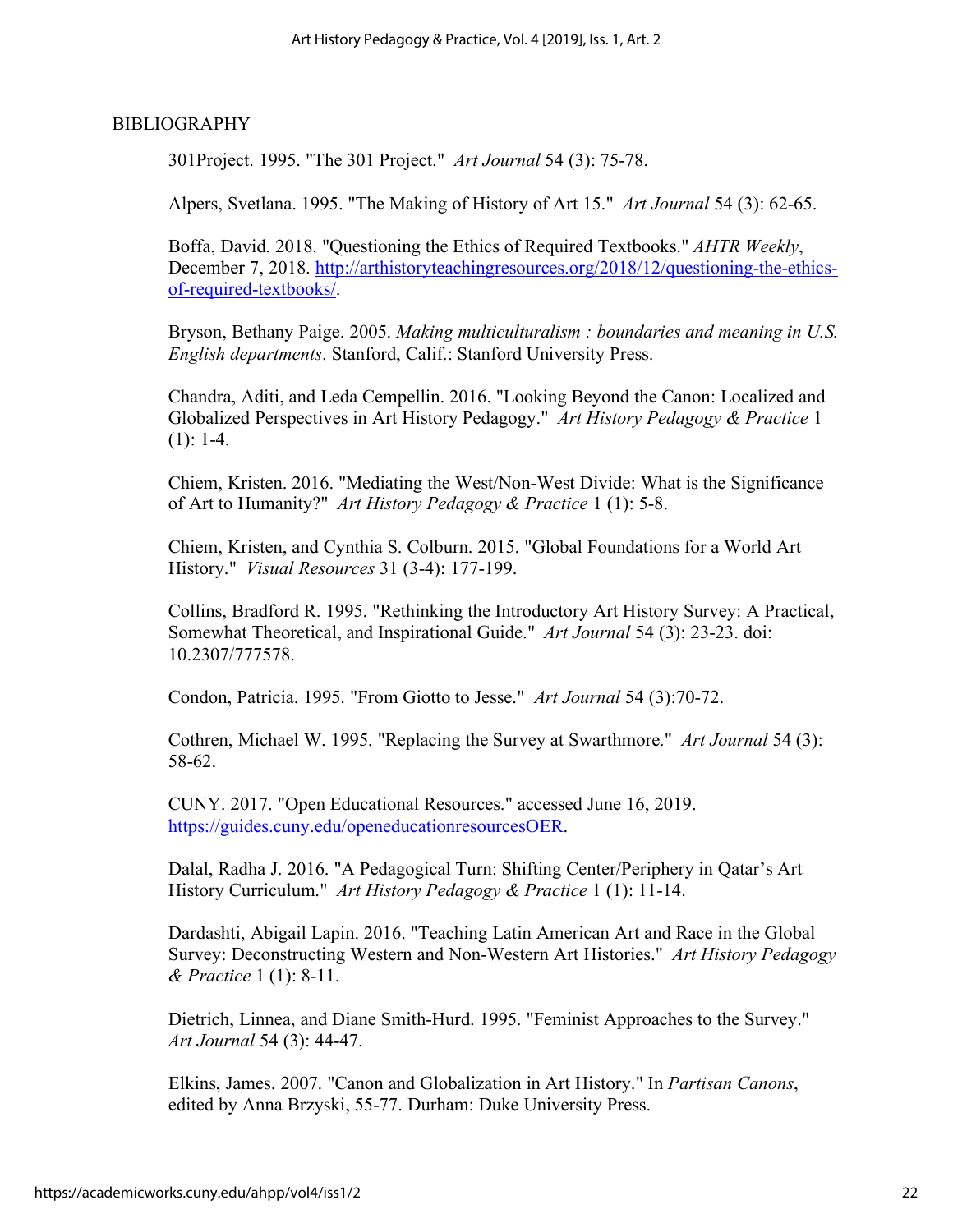Elkins, James. 2016. "Conclusion: Cross-Cultural Strategies and Discontents." *Art History Pedagogy & Practice* 1 (1): 28-30.

Flores, Patrick D. 2017. "Art History and the Global Challenge: A Critical Perspective." *Artl@s Bulletin* 6 (1): Article 6.

Gardner, Helen. 1975. *Gardner's Art Through the Ages*. Sixth Edition, Revised by Horst de la Croix and Richard G. Tansey ed. New York: Harcourt Brace Jovanovich.

Graham, Mark Miller. 1995. "The Future of Art History and the Undoing of the Survey." *Art Journal* 54 (3): 30-34. doi: 10.2307/777580.

Gupta, Atreyee. 2017. "Art History and the Global Challenge: A Critical Perspective." *Artl@s Bulletin* 6 (1): Article 4.

Hales, Peter Bacon. 1995. "Surveying the Field: Artists Make Art History." *Art Journal* 54 (3): 35-41. doi: 10.2307/777581.

Hohensee, Nara. 2018. "Reframing the World." *Smart History Blog*. https://smarthistoryblog.org/2018/06/05/reframing-the-world.

Iskin, Ruth E., ed. 2017. *Re-envisioning the Contemporary Art Canon: Perspectives in a Global World*. New York: Routledge.

Janson, H. W. 1962. *History of Art: A Survey of the Major Visual Arts from the Dawn of History to the Present Day*. Englewood Cliffs, NJ: Prentice-Hall.

Kim, Youngna. 2016. "Whither Art History?: Korea's Search for a Place in Global Art History." *Art Bulletin* XCVII (1): 7-13.

Kleiner, Fred S. 2016. *Gardner's Art Through the Ages: A Global History*. Fifteenth Edition ed. Boston: Cengage.

Langlois, Lisa. 2017. "Using Open Educational Resources in Art History Courses: Asian and Islamic Arts." *AHTR Weekly*. http://arthistoryteachingresources.org/2017/11/usingopen-education-resources-in-art-history-courses-asian-and-islamic-arts.

Ma, Jennifer, Sandy Baum, Matea Pender, and CJ Libassi 2018. Trends in College Pricing. New York: The College Board.

Mathews, Patricia. 1995. "What Matters in Art History." *Art Journal* 54 (3): 51-54.

Mukherji, Parul Dave. 2014. "Wither Art History in a Globalizing World?" *Art Bulletin* XCVI (2): 151-155.